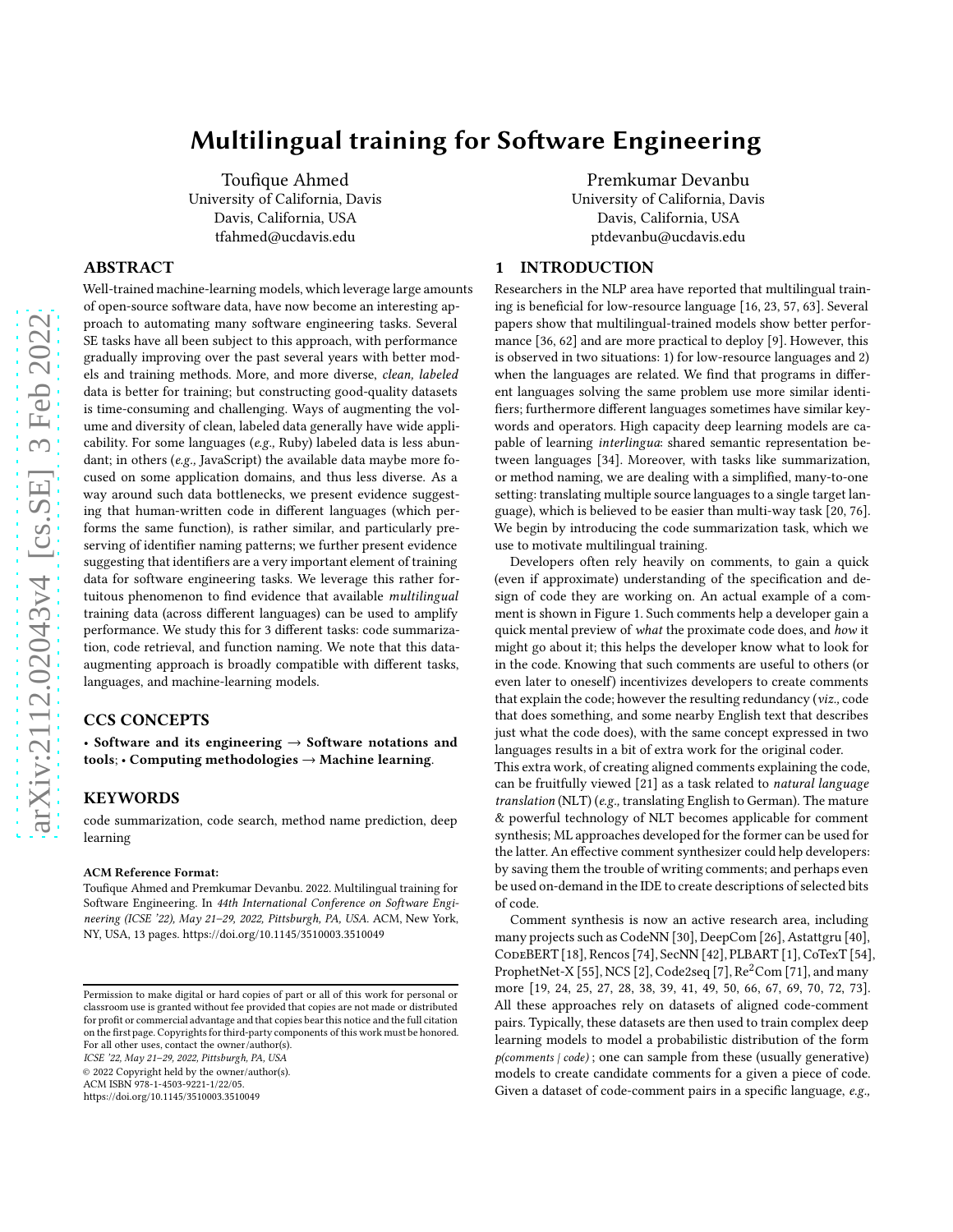Java, or Python, or PHP, or Ruby, one can train models to translate code in that language to comments. The quality of the translation will depend largely upon the inductive power of the model, and quality and diversity of the code-comment dataset.

```
// Returns the text content of// this node and its descendantspublic String getTextContent()
    StringBuilder sb=new StringBuilder (getChildNodesCount ()+1);
    appendTextContent(sb);
    return sb. to String ();
```
Figure 1: Example for code comment generation task

Of late, given the power of GPUs, and the capacity of the models, the limitations largely arise from dataset quality and diversity, especially in languages for which limited, or rather specialized data is available. For instance, CODEXGLUE [47] dataset consists of six languages (i.e., Ruby, Java, JavaScript, Go, Php, Python). Most languages have well over 100,000 training examples, covering a wide set of application domains. Some languages, particularly Ruby and Javascript, have far fewer examples, and cover a narrower range of application domains. As a result, state-of-the-art models perform less well for these two languages. This is a well-known problem for natural language translation: while training data for language pairs like *English*  $\leftrightarrow$  *French* is abundant, resources may be lacking for less-used languages like Quechua or Badaga. In such cases, a common technique is adapt ML models to learn useful statistics from abundant data in other, perhaps related languages [\[51](#page-11-23)]. This works well when languages often have similar grammars, and share common word etymologies.

We propose an analogous approach to improve the diversity and quality of training data for software-engineering tasks, exploiting an interesting property of source code that human beings write. It's generally agreed that variable names help code comprehension [\[37](#page-11-24)]. Developers know this, and typically choose descriptive variable names (reflective of code logic and purpose) regardless of the language they are coding in. Thus, one could expect that developers coding the same functionality, using similar algorithms, even in different languages, will use similar variable names. This suggests that machine-learning approaches could sometimes leverage corpora in different programming languages. This paper a) showsthat this expectation actually has a sound empirical basis, and then b) demonstrates that this approach in fact works not just for code summarization, but also for several other tasks. We make the following contributions.

- (1) Using the ROSETTACODE dataset, we provide evidence that programs solving the same problem in different languages are more likely to use the same or similar identifier names.
- (2) We show evidence suggesting that cross-language training (e.g., train on Python, test on Ruby) can sometimes lead to better performance than same-language training.
- (3) We study the relative value of identifiers and syntax, using ablation, and find that identifier names may matter more.
- (4) We show that pooled multilingual training data improves performance on several tasks, but especially for languages

lacking in diverse and abundant data. We top a leaderboard for code-comment synthesis<sup>[1](#page-1-1)</sup>.

- (5) We show that multilingual training helps for two other tasks: code retrieval, and method name prediction.
- (6) Finally, we evaluate a few different design choices for multilingual training, and discuss threats to our findings.

Overall, this paper a) shows that multilingual training is yet another useful technique in the general arsenal of ML approaches to exploit the naturalness of code, b) shows why it is useful, and c) shows how to take good advantage of it.

Note: Technical details follow, but precisely: what we study here is multilingual training in the *fine-tuning stage of "foundation mod-*els" [\[12](#page-10-13)]. Foundation models for code, like CODEBERT, GRAPHCODE-BERT [\[18](#page-10-6), [22\]](#page-10-14) already use multilingual data for *pre-training*. While pre-training is self-supervised and is done with unlabeled corpora, task-specific fine-tuning is usually supervised, using clean, hardwon labeled data; multilingual pooling can be useful here.

# 2 BACKGROUND & MOTIVATION

We now present some motivating evidence suggesting the value of multilingual training data for deep-learning applications to software tasks. We begin the argument focused on code summarization.

Deep learning models have been widely applied to code summarization, with papers reporting substantial gains in performance over recent years [\[1](#page-10-7), [2](#page-10-8), [7,](#page-10-9) [18](#page-10-6), [19,](#page-10-10) [24](#page-10-11)[–28](#page-11-12), [30,](#page-11-5) [38](#page-11-13)[–42](#page-11-7), [50,](#page-11-17) [54,](#page-11-8) [55](#page-11-9), [66,](#page-11-18) [67](#page-11-19), [69](#page-11-20)[–74\]](#page-12-2). We focus here on what information in the code ML models leverage for summarization (while we use summarization to motivate the approach, we evaluate later on 3 different tasks). Does every token in the program under consideration matter, for the code summarization task? Or, are the function and variable names used in the programs most important? Since identifiers carry much information about the program, this may be a reasonable assumption.

Considering the content words<sup>[2](#page-1-2)</sup> in the example in Figure [1](#page-1-0) there are four major terms (i.e., Returns, text content, node, and descendants) used in the summary. The first 3 directly occur as tokens or subtokens in the code. Though the word "descendants" is missing in the program, high capacity neural models like BERT [\[17](#page-10-15)] can learn to statistically connect, e.g., "descendant" with the identifier subtoken "child". This suggests that, perhaps, comments are recoverable primarily from identifiers. If this is so, and identifiers matter more for comments than the exact syntax of the programming language, that may actually be very good news indeed. If developers choose identifiers in the same way across different languages (viz., problem-dependent, rather than language dependent) perhaps we can improve the diversity and quality of dataset by pooling training set across may languages. Pooled data sets may allow us to fine-tune using multilingual data, and improve performance, especially for low-resource languages (e.g., Ruby and JavaScript from

<sup>&</sup>lt;sup>1</sup>This claim is based on publicly available evidence. Please check https://microsoft.github.io/CodeXGLUE/

<span id="page-1-2"></span><span id="page-1-1"></span> $2<sup>a</sup>$  Content" words in linguistics, are words that carry meaning, as contrasted with function words, such as prepositions, pronouns, and conjunctions, which denote grammatical relationships. See [https://en.wikipedia.org/wiki/Content\\_word.](https://en.wikipedia.org/wiki/Content_word) In code, we consider function words to be keywords, operators and punctuations, and content words to be identifiers (functions, variables, types, etc)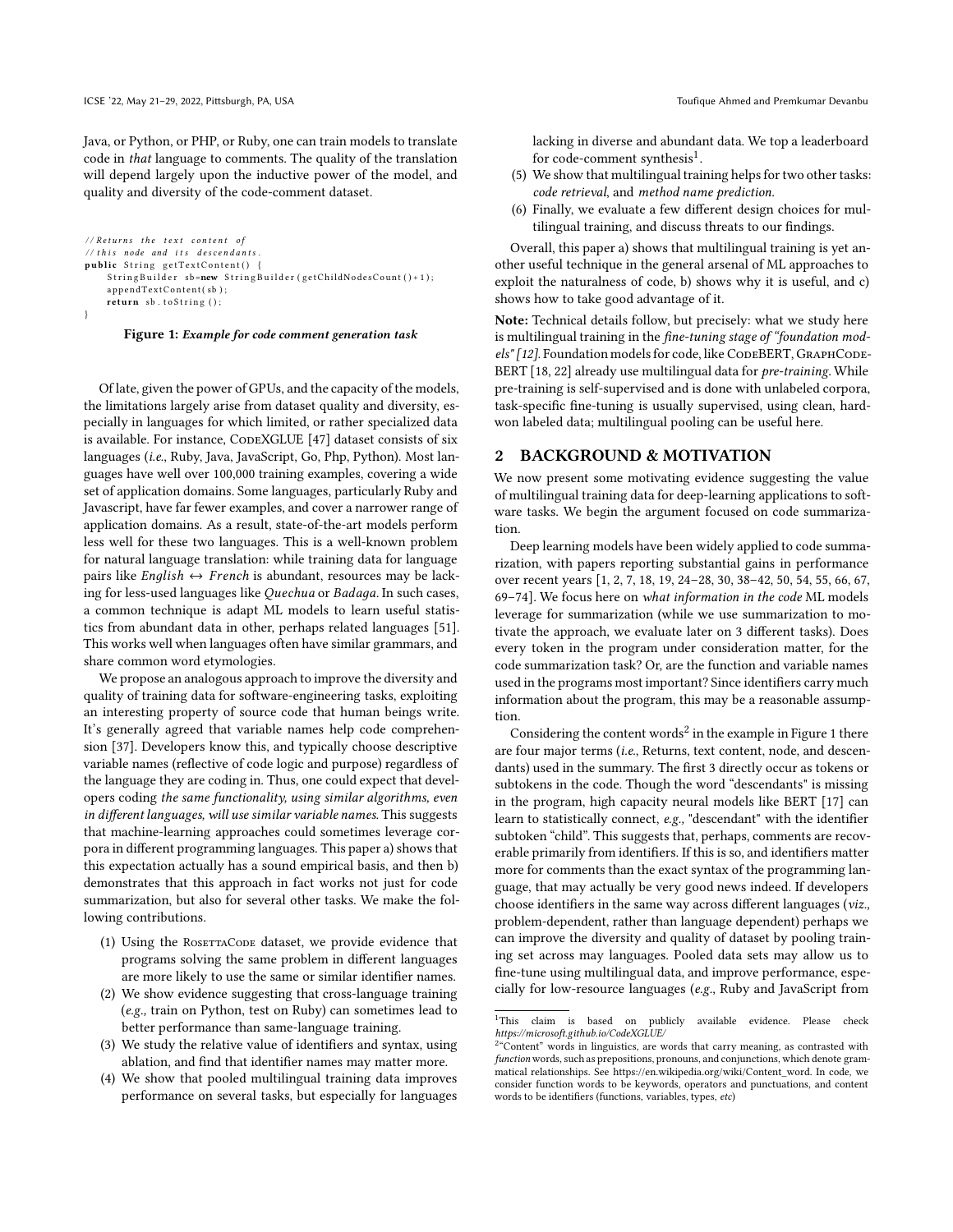CODEXGLUE [47]). Since this is a core theoretical background for our work, we start off with two basic research questions to empirically gauge the possibility and promise of multilingual fine-tuning.

RQ1 What role do identifiers play in for code summarization? RQ2 Do programs that solve the same problem in different languages tend to use similar identifier names?

# 2.1 RQ1: Role played by identifiers

We first examine the importance of identifiers for code summarization; specifically, we compare the relative value of identifier tokens and other tokens. We use the CODEXGLUE dataset and pre-trained CODEBERT embeddings for the task [\[18](#page-10-6)]. We begin with a brief backgrounder on CODEBERT [\[18](#page-10-6)] & BERT [\[17\]](#page-10-15).

CodeBERT uses the pre-training + fine-tuning strategy of BERT, RoBERTa etc [\[17](#page-10-15), [45](#page-11-25)]. This approach begins with a self-supervised "pre-training" step, to learn textual patterns from a large, unlabeled, corpus using just the content; in the next step, "fine-tuning", task-specific labeled data is used to provide task-related supervised training. This approach is known to achieve state-of-the-art performance in both natural language processing, and software-related tasks [\[3,](#page-10-16) [4](#page-10-17), [11,](#page-10-18) [18](#page-10-6), [22,](#page-10-14) [32,](#page-11-26) [33](#page-11-27), [35,](#page-11-28) [50](#page-11-17), [75\]](#page-12-4).

We study the effect of identifiers in several steps. For the pretraining step, we start with the available CODEBERT model, which is pre-trained on a large, multilingual corpus of code. For the finetuning step, for this task, we use the CODEXGLUE benchmark dataset (see table [4](#page-5-0) for languages and dataset sizes); we start with the original set of code-comment pairs, and apply two different treatments to create overall three different fine-tuning training datasets–1) base case leaving code as is, 2) a treatment to emphasize identifiers, and 3) a treatment to de-emphasize them. First, to emphasize identifiers we abstract out the program's keywords, separators, and operators by replacing those with three generic tokens (i.e., "key", "sep", and "opt"), thus forcing the model (during fine-tuning) to rely more on the identifiers, for the task. Next, to assess the importance of keywords, separators, and operators, we abstract out the identifiers with a generic token "id". We fine-tune the model separately after each of these abstraction steps, thus yielding 3 fine-tuned models: the baseline, keyword-abstracted, and identifier-abstracted. We compare the results (smoothed BLEU-4) across all three.

If a fine-tuned model's performance is relatively unaffected by an abstraction, one may infer that the model relies less on the abstracted tokens. We perform these experiments with two languages with low-resource (i.e., Ruby and JavaScript, See table [4\)](#page-5-0) and two languages with high-resource (i.e., Java and Python ). We train, validate, and test with the same dataset in each case. For each test instance, we have one value from the complete program and another one from each of the two abstracted versions. We compared these values, using two distinct pair-wise Wilcoxon tests: 1) Alternative Hypothesis (AH): complete program > identifier deemphasis & 2) AH: complete program > identifier emphasis. We also perform the same test with the keyword-abstracted and identifierabstracted versions (AH: identifier emphasis > identifier de-emphasis).

The data (table [1\)](#page-2-0) suggests that abstracting the keyword, separator, and operator has a smaller impact on the performance: the BLEU-4 scores are rather similar (with effect size ranging from 0.002 to 0.033) to those from the unabstracted code. On the other hand,

<span id="page-2-0"></span>

|            | Complete |        | Abstracting keyword, |            |             | Abstracting |            |  |
|------------|----------|--------|----------------------|------------|-------------|-------------|------------|--|
| Dataset    | Program  |        | operator, separator  |            | identifiers |             |            |  |
|            |          | BLEU-4 | Effect               | p-value    | BLEU-4      | Effect      | p-value    |  |
|            | BLEU-4   |        | Size                 | (adjusted) |             | Size        | (adjusted) |  |
| Ruby       | 12.53    | 11.57  | $-0.028$             | 0.008      | 7.94        | $-0.238$    | < 0.001    |  |
| JavaScript | 13.86    | 13.06  | $-0.033$             | < 0.001    | 9.06        | $-0.175$    | < 0.001    |  |
| Java       | 18.72    | 18.72  | $-0.002$             | 0.344      | 11.41       | $-0.254$    | $\Omega$   |  |
| Pvthon     | 18.25    | 18.10  | $-0.010$             | < 0.001    | 11.68       | $-0.288$    | $\Omega$   |  |

Table 1: Role played by identifiers

when de-emphasizing identifiers, the performance drops more, with effect sizes 5x-100x larger. We find similar results while comparing the emphasizing and de-emphasizing identifiers versions (omitted for brevity).

<span id="page-2-1"></span>

| Language |            | Training |            |       |       |       |        |  |  |
|----------|------------|----------|------------|-------|-------|-------|--------|--|--|
|          |            | Ruby     | JavaScript | Java  | Go    | PHP   | Python |  |  |
|          | Ruby       | 12.53    | 11.84      | 13.42 | 12.32 | 13.84 | 14.09  |  |  |
| Testing  | JavaScript | 11.98    | 13.86      | 14.16 | 12.55 | 13.90 | 14.09  |  |  |
|          | Java       | 13.38    | 14.57      | 18.72 | 14.20 | 16.27 | 16.20  |  |  |
|          | Go         | 11.68    | 11.24      | 13.61 | 18.15 | 12.70 | 13.53  |  |  |
|          | <b>PHP</b> | 17.52    | 19.95      | 22.11 | 18.67 | 25.48 | 21.65  |  |  |
|          | Python     | 14.10    | 14.44      | 16.77 | 14.92 | 16.41 | 18.25  |  |  |

#### Table 2: Intra and inter language training and testing

The results in table [1](#page-2-0) suggests that syntax is less relevant that identifier names. In all the prior works, the training and testing were done in the same language. Since syntax is less important, could we train and test with different languages? The CODEXGLUE dataset enables just such an experiment. Using six different languages, we apply a CODEBERT model fine-tuned in each language, to a test set in another language. Table [2](#page-2-1) shows that for high-resource languages (i.e., Java, go, PHP, and Python), we achieve the best result (diagonal) when training and test data are from the same language. However, the performance does not degrade to a very large extent when trained with one language and tested on a different one. Surprisingly we observe that for Ruby and JavaScript, we actually achieve higher performance while trained with Java, PHP, and Python than the language itself. That indicates that code summarization is not completely dependent on syntax (perhaps it relies more on identifier similarity, which we shall explore next)

Finding 1. Code summarization sometimes appears to train quite well with data sets from other languages, even if the syntax is different.

#### 2.2 RQ2: Identifier similarity across Languages

Here, we evaluate RQ2: given a problem, do developers choose similar, descriptive identifiers, regardless of the programming language? Based on the findings in the previous section: if identifiers were indeed used in similar ways, perhaps code-comment pairs from any programming language could help train a code summarization model, for any other language. As an example, Figure [2](#page-4-0) presents that all the "indexOf" functions implemented in Java, PHP and JavaScript use very similar identifiers "needle" and "haystack".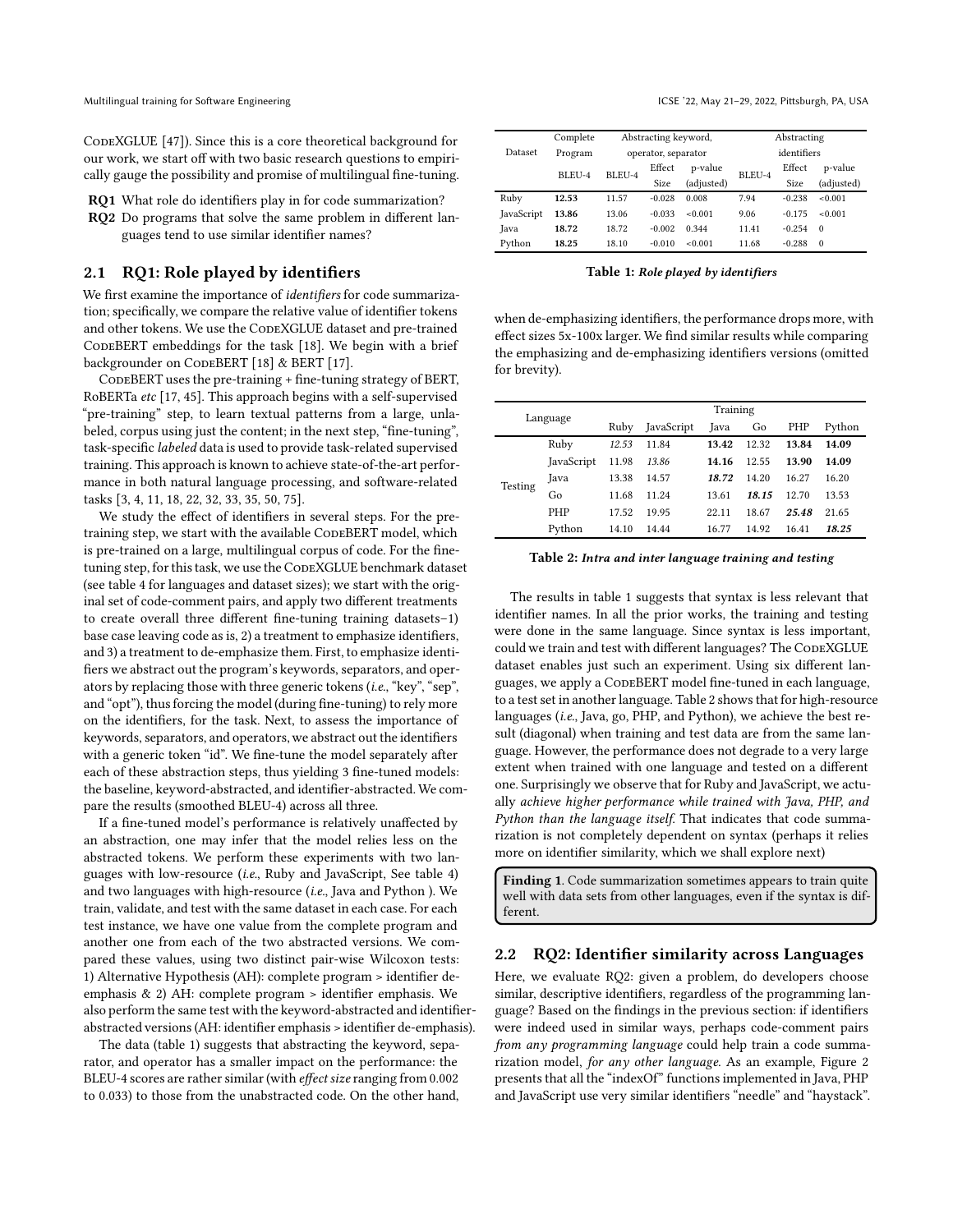Quantitatively evaluating this hypothesis requires multiple implementations of the same problem in different programming languages, where we could compare identifier names. Luckily, RosET-TACODE provides just such a dataset. ROSETTACODE currently con-sists of 1,110 tasks, [3](#page-3-0)05 draft tasks and includes 838 languages $^3$ . We collect the mined data<sup>[4](#page-3-1)</sup> and study the same six languages (*i.e.*, Ruby, JavaScript, Java, Go, PHP, and Python) in the CODEXGLUE dataset. We get 15 cross-language pairs from six languages and measure identifier similarity between pairs of programs which solve the same problem in each language (e.g., programs for graph diameter problem in Java and Ruby). For baselining, we also compare with a random pair (solving different problems) for the same two languages (e.g. graph diameter in Java, and SHA-hashing in Ruby). Fortunately, we found sufficient sample sizes for all our language pairs in ROSETTACODE. For example, for Java & Python we find 544 matched program pairs solving the same problem in both languages. We then take the 544 Java programs and randomly pair them with 544 other Python programs. Therefore, we have two groups of programs (i.e., same program implemented in different languages and different programs implemented in different languages), and we check the similarity level between the two groups. Note that size-unrestricted random pairing may yield misleading results. Suppose we have a Java & Python program matched pair with 100 Java subtokens and 40 Python subtokens. Now, if we replace the matched python program with a random, bigger program (e.g., 500 subtokens), we may have more chance of finding matched identifiers. Therefore, while choosing the random program, we try to ensure it has a similar length to the program it is replacing in the pair. We randomly select a program having the subtoken counts within a 5% length range (e.g., 38-42 subtokens for a 40 subtoken program) of the removed one. Fortunately, in 99.25% cases, we get at least one example within the 5% range. On the remaining instances, we select the program with the nearest subtoken count.

We measure identifier similarity thus:

- (1) Remove all keywords, operators, and separators from the programs.
- (2) Break all CamelCase and snake\_case identifiers and keep only one copy of each sub token.
- (3) Discard too-small programs with less than 5 sub-tokens.
- (4) Calculate the mean Szymkiewicz-Simpson coefficient (over-lap coefficient) [\[65](#page-11-29)] for both groups (i.e., same program pair and random pair) of programs.
- (5) Repeat this process across all 15 language pairs, for all program pairs.

Table [3](#page-3-2) shows the common program pairs have 89%-235% additional identifier overlap compared to random program pairs. We compare the matched and random pair overlaps using the nonparametric Wilcoxon signed-rank test (AH: random has less overlap than matched). We observe that the null hypothesis is rejected, and Szymkiewicz-Simpson Overlap coefficient<sup>[5](#page-3-3)</sup> is significantly higher

for the common program pairs in all the cases. That indicates programs solving the same problem (even in different languages) are much more likely to use the same or similar identifier names.

<span id="page-3-2"></span>

| Language            | #of common |            | Overlap coefficient |                | Effect | p-value    |
|---------------------|------------|------------|---------------------|----------------|--------|------------|
| pair                | programs   | for random | for common          | increased in % | Size   | (adjusted) |
|                     |            | programs   | programs            |                |        |            |
| Java & Python       | 544        | 0.10       | 0.32                | $+210.67%$     | 0.747  | < 0.001    |
| Java & Ruby         | 532        | 0.11       | 0.31                | $+174.97%$     | 0.751  | < 0.001    |
| Java & Javascript   | 411        | 0.13       | 0.36                | $+188.17%$     | 0.774  | < 0.001    |
| Java & Go           | 602        | 0.19       | 0.36                | $+89.24%$      | 0.641  | < 0.001    |
| Java & PHP          | 282        | 0.08       | 0.28                | $+235.01%$     | 0.740  | < 0.001    |
| Python & Ruby       | 538        | 0.11       | 0.35                | $+228.89%$     | 0.780  | < 0.001    |
| Python & Javascript | 377        | 0.12       | 0.34                | $+190.09%$     | 0.728  | < 0.001    |
| Python & Go         | 601        | 0.13       | 0.31                | $+133.06%$     | 0.664  | < 0.001    |
| Python & PHP        | 267        | 0.09       | 0.29                | $+214.32%$     | 0.679  | < 0.001    |
| Ruby & Javascript   | 370        | 0.13       | 0.35                | $+167.02%$     | 0.751  | < 0.001    |
| Ruby & Go           | 571        | 0.12       | 0.28                | $+133.47%$     | 0.724  | < 0.001    |
| Ruby & PHP          | 262        | 0.09       | 0.28                | $+205.32%$     | 0.716  | < 0.001    |
| Javascript & Go     | 418        | 0.14       | 0.29                | $+110.96%$     | 0.635  | < 0.001    |
| Javascript & PHP    | 236        | 0.11       | 0.29                | $+175.03%$     | 0.678  | < 0.001    |
| Go & PHP            | 293        | 0.10       | 0.23                | $+121.25%$     | 0.562  | < 0.001    |
| Overall             | 6304       | 0.12       | 0.31                | $+158.94%$     | 0.697  | $\Omega$   |

Table 3: Cross-language identifier similarity, when functionality is preserved

We also calculate each pair's Jaccard index [\[31\]](#page-11-30) (similarity coefficient) and find 112%-309% more similarity between common pairs than random ones, thus, giving essentially the same result. However, we prefer to report the detailed result using the overlap coefficient because Jaccard index can be affected by the differing verbosity of languages. For example, on average, Java, Python, and Ruby programs in RosertaCode have 29.45, 17.93, and 17.63 identifier subtokens. Java has higher subtokens compared to Python and Ruby because of the import statements, package naming etc. Therefore, Jaccard index between Java and Python will be lower than that of Python and Ruby even if the programs use very similar identifiers.

Finding 2. For a given problem, developers are likely to choose similar identifiers, even if coding in different languages.

In this section, we have presented evidence suggesting that a) identifiers are important for code summarization, that b) crosslanguage training is promising, and also that c) identifiers tend to be used in similar ways across languages. Taken together, these findings present a strong argument to try multilingual fine-tuning for SE tasks. Note that it is already well established that multilingual pre-training is helpful, and most BERT-style SE pre-trained models are multilingual [\[1](#page-10-7), [18,](#page-10-6) [54](#page-11-8), [55\]](#page-11-9). However, pre-training data are unsupervised and easy to collect. Preparing clean data for the supervised fine-tuning phase requires more time and attention. In this paper, our aim is to prove that multilingual training is not only effective in pre-training stage but also in fine-tuning stage for SE models, which is already found to be beneficial for natural language models [\[63\]](#page-11-1).

# 3 BENCHMARK DATASETS AND TASKS

We evaluate the benefits of multilingual training in the context of several tasks, and associated datasets. In this section, we discuss the models and tasks used for our experiments.

<sup>3</sup>Last Accessed August, 2021

<span id="page-3-0"></span><sup>4</sup>https://github.com/acmeism/RosettaCodeData

<span id="page-3-3"></span><span id="page-3-1"></span> $5$ This is a measure of similarity like the Jaccard index; we use it here since sometimes the sizes of the programs are quite different. It's calculated as  $\frac{|X \cap Y|}{min(|X|,|Y|)}$ .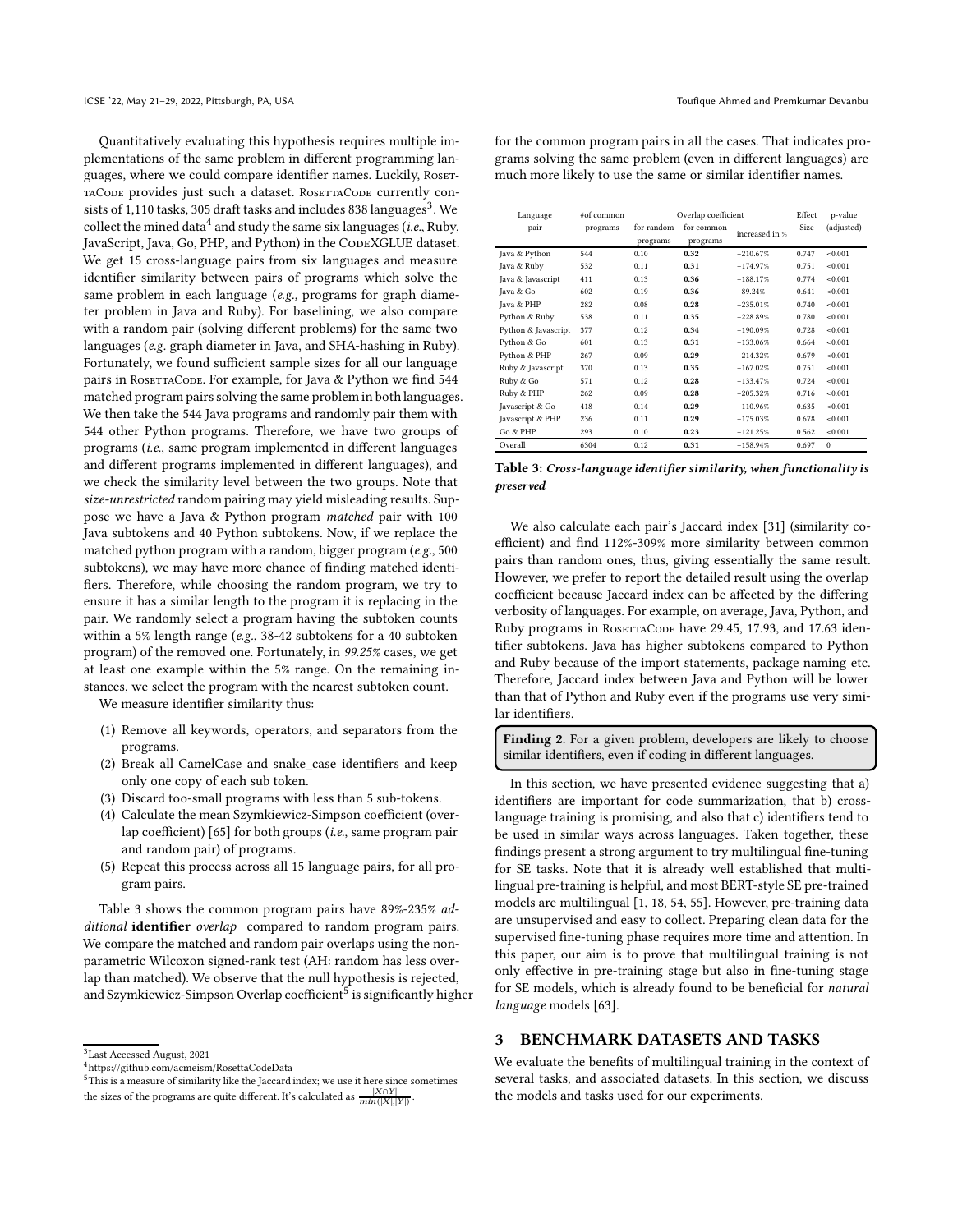<span id="page-4-0"></span>

public static int indexOf (ByteBuf needle, ByteBuf haystack) { // TODO: maybe use Boyer Moore for efficiency.  $int$  attempts = haystack.readableBytes () - needle.readableBytes () + 1; for (int  $i = 0$ ;  $i <$  attempts;  $i +$ ) {<br>
if (equals(needle, needle.readerIndex(), h ay stack, h ay stack. r e a d er Index () + i, n e e d l e . r e a d a b l e B y t e s () ) ) { return hay stack. readerIndex () + i; } } return -1:

#### (a) Java

public static function indexOf(string \$haystack, string \$needle, int  $\text{\$offset = 0):}$ 

```
$pos = self :: strpos ($haystack, $sneedle , $offset);return is __int ($pos)?$pos: -1;
```
#### (b) PHP

```
function indexOf(haystack, needle) {
  if ( type of hay stack === 'string')
    return hay stack. index Of (needle);
  for (let i = 0, j = 0, l=haystack.length, n=needle.length; i < l; i++) {
    if (haystack[i]===needle[j]) {
       j + +;<br>if (j = = = n) return i − j + 1;
    e lse {
      j = 0;}
  }
  re turn −1;
}
```
#### (c) JavaScript

Figure 2: Usage of similar identifiers (e.g., needle, haystack) in "indexOf" function in different programming languages

# <span id="page-4-2"></span>3.1 The Models

For our study of multilingual training, we adopt the BERT, or "foundation model" paradigm. Foundation models [\[13](#page-10-19), [15,](#page-10-20) [17,](#page-10-15) [45](#page-11-25), [56\]](#page-11-31) have two stages: i) unsupervised pre-training with corpora at vast scale and ii) fine-tuning with a smaller volume of supervised data for the actual task. Foundation models currently hold state-of-theart performance for a great many NLP tasks. BERT [\[17\]](#page-10-15) style models have also been adapted for code, pre-trained on a huge, multilingual, corpora, and made available: CODEBERT and GRAPHCODE-BERT are both freely available: both source code and pre-trained model parameters. While these models for code have thus far generally been fine-tuned monolingually, they provide an excellent platform for training experiments like ours, to measure the gains of multilingual fine-tuning. CODEBERT & GRAPHCODEBERT use a multi-layer bidirectional Transformer-based [\[64\]](#page-11-32) architecture, and it is exactly as same as the RoBERTa [\[45](#page-11-25)], with 125M parameters; we explain them further below.

Pre-training The CODEBERT [\[18\]](#page-10-6) dataset, has two parts: a matchedpairs part with 2.1M pairs of function and associated comment (NL-PL pairs) and 6.4M samples with just code. The code includes several programming languages. It was created by Hussain et al. [\[29](#page-11-33)]. CODEBERT model is pre-trained with two objectives (i.e., Masked Language Modeling and Replaced Token Detection) on both parts. Mask language Modeling (MLM) is a widely applied and effective [\[17,](#page-10-15)

[45](#page-11-25)] training objective where a certain number of (15%) tokens are masked out, and the model is asked to find those tokens. For CODE-BERT training, Feng et al. apply this first objective only to bimodal data [\[18\]](#page-10-6). The second objective, Replaced Token Detection (RTD) [\[14\]](#page-10-21), is a binary classification problem that is applied to both unimodal and bimodal data. Two data generators (i.e., NL and PL) generate plausible alternatives for a set of randomly masked positions, and a discriminator is trained to determine whether a word is the original one or not. We note that CodeBERT pre-training is all about representation-learning: by learning to perform the task well, the model learns a good way to encode the text, which is helpful during the next, fine-tuning stage. The pre-training took about 12 hours on a machine with 16 NVIDIA V100 cards, and would have taken us very much longer, so we were grateful to be able to just download the estimated parameters.

Pre-training GRAPHCODEBERT GRAPHCODEBERT augments sourcecode with data flow, during pre-training. It uses a simple data flow graph (DFG) encoding a where-the-value-comes-from relation between variables [\[22\]](#page-10-14). The DFG nodes are variable occurrences, edges are value flow. GRAPHCODEBERT pretraining learns a joint representation of 1) the DFG structure, 2) DFG alignment with source code, and 3) the source code token sequences. GRAPHCODEBERT is therefore pre-trained with three training objectives (i.e., Edge Prediction, Node Alignment, and MLM) on 2.3M functions (PL-NL pairs) from CodeSearchNet [\[29\]](#page-11-33) dataset. For details see [\[22](#page-10-14)].

The pre-training+fine-tuning approach relies on VERY high capacity models, and are pre-trained over a large, multilingual corpus. Thus, even before fine-tuning, the models already know a lot about each language. Thus, fine-tuning on many languages should not negatively impact what the model knows about any one language. Thus we find that multilingual fine-tuning improves on monolingual fine-tuning in most cases. We believe our proposed approach would still consider the context surrounding the individual programming language even after multilingual training because these models have sufficient capacity to do so.

We now describe our tasks: in each, we describe the task, the dataset, and the multilingual fine-tuning approach (if applicable).

# 3.2 Code Summarization

The Task: as described earlier, the goal is to generate a NL summary given code in some PL.

The Dataset: There are several different code summarization datasets; we chose  $\mathrm{Co}\mathrm{n}\mathrm{s}\mathrm{X}\mathrm{G}\mathrm{L}\mathrm{U}\mathrm{E}^6$  $\mathrm{Co}\mathrm{n}\mathrm{s}\mathrm{X}\mathrm{G}\mathrm{L}\mathrm{U}\mathrm{E}^6$  [47], for two main reasons:

- (1) CODEXGLUE is carefully de-duplicated [\[60\]](#page-11-34). Prior datasets like TL-CodeSum [\[28\]](#page-11-12) have duplicates [\[60](#page-11-34)] in training, testing, and validation partitions. Duplication can inflate measured performance [\[5,](#page-10-22) [60\]](#page-11-34).
- (2) We need a multilingual dataset to prove the effectiveness of multilingual fine-tuning. None of the existing datasets [\[28](#page-11-12), [40\]](#page-11-6) is multilingual.

Table [4](#page-5-0) presents the number of training, testing and validation instances for each language. in CODEXGLUE.

Model & Fine-tuning Feng et al. use a transformer-based encodedecoder architecture for the code summarization task [\[18\]](#page-10-6). The

<span id="page-4-1"></span><sup>6</sup>CodeSearchNet [\[29\]](#page-11-33) dataset is a standard benchmark, which has been incorporated into CodeXGLUE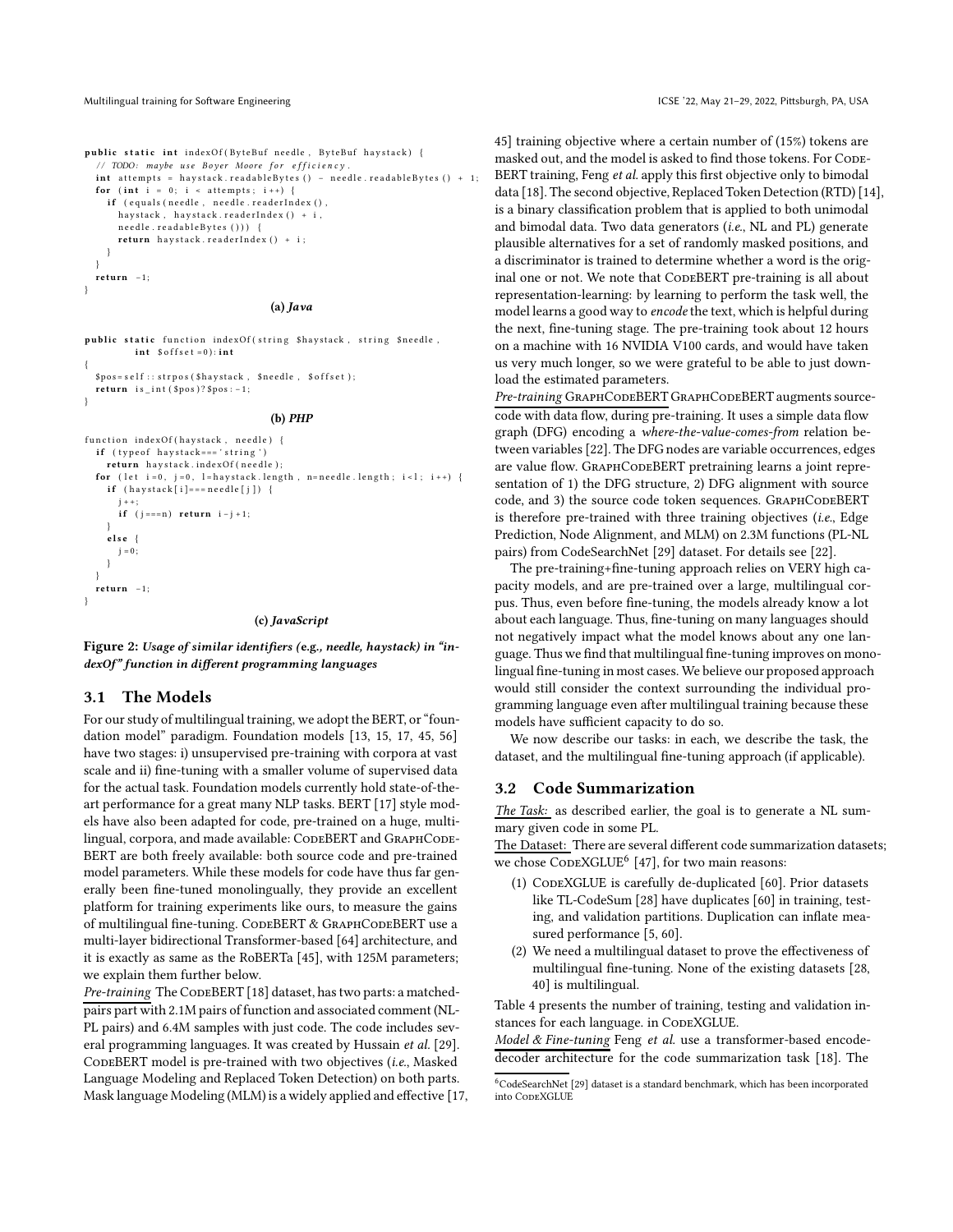<span id="page-5-0"></span>

| Programming | Training | Dev    | <b>Test</b> | Candidate          |
|-------------|----------|--------|-------------|--------------------|
| language    |          |        |             | codes <sup>*</sup> |
| Ruby        | 24.927   | 1.400  | 1.261       | 4.360              |
| JavaScript  | 58,025   | 3.885  | 3.291       | 13,981             |
| Java        | 164,923  | 5.183  | 10,955      | 40,347             |
| Go          | 167.288  | 7.325  | 8.122       | 28,120             |
| <b>PHP</b>  | 241,241  | 12.982 | 14.014      | 52,660             |
| Pvthon      | 251,820  | 13.914 | 14.918      | 43,827             |

\*Candidate codes are only used for code retrieval task

Table 4: CODEXGLUE dataset

encoder is all ready well-trained in the pre-training stage; for finetuning, the encoder is primed with weights from pre-training. Now, the transformer model is given the input code token sequence and asked to generate the comment, as in the Neural Machine Translation (NMT) problem. We fine-tune using the CODEXGLUE paired samples. During fine-tuning, the decoder is trained auto-regressively, using next-token cross-entropy loss. Feng et al. use smooth BLEU-4 [\[44\]](#page-11-35) for the evaluations of the models. Subsequently, We replace the pre-trained CODEBERT with pre-trained GRAPHCODEBERT in the encoder while evaluating the effectiveness of multilingual finetuning with GRAPHCODEBERT.

Why baseline with CODEBERT for code summarization? Feng et al. compare CODEBERT with other popular encoder-decoder based (e.g., LSTM [\[61\]](#page-11-36), Transformer [\[64\]](#page-11-32), RoBERTa [\[45](#page-11-25)]) models; CODE-BERT handily beats all of them [\[18\]](#page-10-6). Thus, CODEBERT is a good baseline to measure the value of multilingual finetuning. CODE-BERT also does very well on prior datasets: using smoothed Sentence BLEU-4, we found that CODEBERT reaches 44.89 on TL-Codesum [289]; eateLocal" is broken into two sub tokens (i.e., create and Local), and 32.92 on Funcom  $[40]^7$  $[40]^7$ . TL-Codesum has high degree of duplicates; we found that Funcom also does, but just in the comments. CODEXGLUE has very little duplication, which makes it more challenging, and also more reliable. Note that GRAPHCODEBERT does not report any performance on the code summarization task, and so we had to measure it.

### 3.3 Code Search

The Task Given a natural language query, find the semantically closest code sample from a large set of candidates. Vector-based information retrieval methods can be used here along with BERTstyle encoders. CODEBERT was shown to perform quite well; the best published performance is reported by GRAPHCODEBERT [\[22\]](#page-10-14) (CODEBERT augmented with graph representations). We study the value of multilingual fine-tuning for both CODEBERT and GRAPH-CodeBERT (pre-training of both models was discussed earlier in Section [3.1\)](#page-4-2).

The Dataset: Guo et al. adapt the same CodeSearchNet [\[29](#page-11-33)] dataset, with some additional data for candidate codes [\[22](#page-10-14)]. Note that it is basically the same dataset we used for code summarization except the candidate codes.

Model & Fine-tuning We use Guo et al.'s GRAPHCODEBERT model, which at the time of submission is the best performing model with

code and parameters available, and so is fine-tunable. The finetuning data is code (PL) matched with (NL) comments, from CODE-XGLUE. The pre-trained GRAPHCODEBERT embedding vector is calculated for each PL and NL part. During fine-tuning, Guo et al. take a minibatch of (say  $n$ ) NL query vector, along with  $n$  (correct answers) PL answer vectors.  $n^2$  dot products are calculated; the embedding vectors are then full-stack trained to give "1" normalized dot product for the matches, and "0" for the mis-matches. For the actual retrieval, GRAPHCODEBERT calculates the vector embedding of a given query, and simply retrieves candidates ranked by the dot-product distance from the query vector.

#### 3.4 Method Name Prediction

The Task as introduced by Allamanis et al. [\[6\]](#page-10-23) as the "extreme summarization" problem, the task is to predict the function name given the body.

The Dataset: We adapt the CODEXGLUE dataset by extracting the function name and asking the model to find the name given the function body. Following [\[6](#page-10-23)], the function names are broken into subtokens using BPE [\[59\]](#page-11-37) (we've used BPE tokenization for all tasks). This problem then becomes very similar to code summarization.

Model & Fine-tuning Previously Code2Seq [\[7](#page-10-9)] and Code2Vec [\[8\]](#page-10-24) have worked on this problem. All prior works [\[6](#page-10-23)[–8](#page-10-24)] use a monolingual datasets, which are not suitable for our experiment. We use the same model we used for summarization, except we now learn to sequentially generate the method name, subtoken by subtoken. We use F1-score for the evaluation. For example, the function name and the model predicts only "create". Hence, the precision, recall, and F1-score are 1.0, 0.5, and 0.66, respectively.

# 4 RESULTS

In this section, we evaluate multilingual fine-tuning for the baselines for the tasks enumerated above.

#### 4.1 Code Summarization

We apply multilingual fine-tuning on the CODEXGLUE dataset. We first replicate the summarization task by (monolingually) fine-tuning the available pre-trained ConeBERT model for six languages<sup>[8](#page-5-2)</sup>. We replicate the fine-tuning stage for 2 reasons:

- (1) We want to account for any hardware or environmental bias (e.g., we have a different set of GPUs than the original paper. We fine-tune with NVIDIA TITAN RTX, while Feng et al. [\[18\]](#page-10-6) use NVIDIA Tesla V100).
- (2) We use a pairwise two-sample statistical test (as described in [\[58\]](#page-11-38), it is more precise than just comparing test-set summary statistics) to gauge differences. This requires a performance measurement for each test sample, which the repository did not include.

Our BLEU-4 numbers for monolingual training were close to reported numbers, with some differences; but we do obtain the same overall score (17.83) (table [5,](#page-7-0) leftmost 2 columns).

<span id="page-5-1"></span> $7$ As reported in [\[21,](#page-10-4) [60](#page-11-34)], measurement approaches vary across papers, and these numbers may differ from prior results: we use smoothed sentence BLEU-4 everywhere in our paper.

<span id="page-5-2"></span> $8$ We use the publicly available CODEBERT implementation and dataset, <https://github.com/microsoft/CodeXGLUE/tree/main/Code-Text/code-to-text>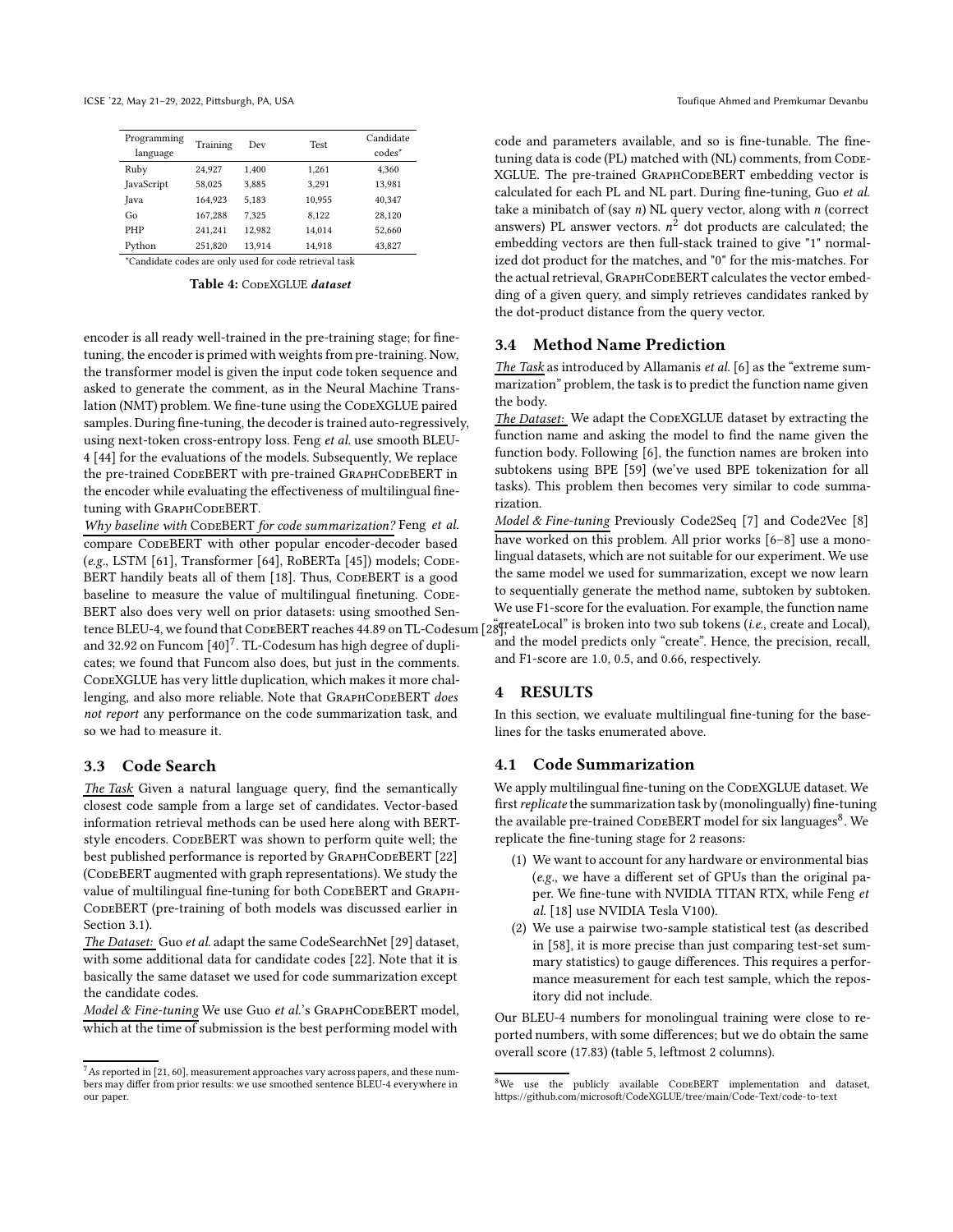We use the same, per-language test sets to compare monolingual and multilingual fine-tuning. The validation set, however, is a single multilingual one combining all the monolingual validation sets. Table [5](#page-7-0) shows that multilingual fine-tuning improves performance, even for high-resource languages (with more than 100K training instances). With CODEBERT, multilingual fine-tuning gains 2.5%-17.5% over monolingual fine-tuning, for all languages, yielding a 6.[9](#page-6-0)0% overall improvement (4.48% weighted improvement)<sup>9</sup>. With the more advanced GRAPHCODEBERT, we see smaller gains, although the relative gains span a wide range.

We use a one-sided (AH: monolingual < multilingual) pairwise Wilcoxon signed-rank test (thus avoiding the corpus-level measurement pitfalls noted in [\[58](#page-11-38)]). Null hypothesis is rejected for all six languages, for CODEBERT. For GRAPHCODEBERT, it's rejected overall, and for every language; except for Javascript, where the p-value is 0.014 (all after B-H correction).

Thus our measurement indicates that multilingual fine-tuning provides a statistically significant improvement over monolingual training. We find rather low effect sizes using Cliff's Delta [\[48](#page-11-39)]. While we report the effect size for the sake of completeness, this is not a major concern: we note that all gains are statistically highly significant. We also emphasize that even the minor improvements provided here by multilingual training (which is broadly compatible with a range of settings) constitute a relevant and potentially widely useful result. Roy et al [\[58](#page-11-38)] have previously noted that small gains in BLEU-4 may not be perceptible to humans as increased text quality; nevertheless, we note that natural language translation (which is now widely used) attained high performance levels based on decades of incremental progress; this result and others below provide evidence that multilingual training could be an important step in the progress towards more useful automated tools. Finally, we note that BLEU-4 gains are higher for low-resource language (e.g., 17.7% for Ruby), and lower for high-resource languages (e.g., 2.5% for Python), as expected.

Comparing multi-lingual CODEBERT with other models Code summarization is widely studied—there are many models for this task; our specific focus here is to understand if multilingual fine-tuning provides benefits, using a high-quality token-sequence model and dataset. So we focus comparisons on the papers which report performance on CODEXGLUE dataset, and use a token-sequence inductive bias: comparing against all models is beyond the scope of this paper. We compare multi-lingual CODEBERT ( $PolyglotC$ ODE-BERT) and GRAPHCODEBERT (PolyglotGRAPHCODEBERT) with other models that have been published in peer-reviewed venues; among them, four apply pre-training strategies [\[1,](#page-10-7) [18](#page-10-6), [45,](#page-11-25) [55](#page-11-9)]. We achieve the best overall performance (table [6\)](#page-7-1), outperforming all the models, and for four specific languages (i.e., Ruby, Java, Go and PHP).

There is one other system, CoTexT [\[54](#page-11-8)] which claims (in an unpublished, non-peer-reviewed report) better performance than us for just Python [\[54\]](#page-11-8), but is worse overall. We will include it for comparison once it is published in a peer-reviewed venue.

This table also provides evidence supporting the effectiveness of multilingual fine-tuning.

### 4.2 Code Search

We study the gains from multilingual fine-tuning using two pretrained models (i.e.,CODEBERT & GRAPHCODEBERT). We multilingually fine-tune both models using the publicly available code & dataset  $10$ . As we did for code summarization, we re-trained the baseline models, to get performance numbers for each case in the test set (to enable pairwise two-sample testing). We use the same test sets for both monolingual and multilingual training to evaluate our approach. During the training, GRAPHCODEBERT uses a matrix of dimension |query| \* |candidate\_codes|. We could not use the full merged validation set (as we did for the code summarization task) because that makes the query and candidate code sets too large; the resulting matrix could not fit on our GPU server. We used a down-sampled validation set comprising six monolingual validation sets with 10K query and 50K candidate codes each. However, we did not face any issue while testing because we did not merge the test sets.

We report both the published values, and our replication; we need the replication to measure pairwise gains. Though CODEBERT and GRAPHCODEBERT both work on sequence of code tokens, GRAPH-CODEBERT creates a rudimentary data-flow graph, once it's told the programming language.

Table [7](#page-8-0) shows that multilingual fine-tuning improves the mean reciprocal rank for all languages except Go with CODEBERT. The improvement for Ruby, JavaScript, and Java are statistically significant. We found similar results for GRAPHCODEBERT exhibiting improvement for Ruby, JavaScript, Java, and Python; but with Graph-CodeBERT both Go and PHP showed performance declines. However, overall, both showed statistically signficant improvements  $(p < 0.001)$ ; but the improvement for GRAPHCODEBERT  $(1.54\%)$  is lower than CODEBERT (2.74%). Finally, we note that our numbers for CODEBERT differ from the performance reported for on the CODEXGLUE leaderboard. This is because CODEXGLUE benchmark uses only Python, and is based on a restricted setting where identifier names are left out. CODEXGLUE team argues that this abstraction enables them to stress-test the generalization ability of a model; however, here we consider an unmodified setting where someone gives an natural language query and wishes to find "natural" code with variable names intact.

### 4.3 Method Name Prediction

As for the previous two tasks, we try multilingual fine-tuning for method name prediction for CODEBERT. Here, too, we find evidence supporting the conclusion that multilingual training provides improvement for all the languages (Table [8\)](#page-8-1). Non-parametric pairwise improvements are significant for Ruby, JavaScript, and Java. We also note observe relatively greater effect size for Ruby and JavaScript. Note that we achieve highest improvement for JavaScript because many functions therein are anonymous lambdas, since these functions have no names, they are not useful, and this diminishes available the JavaScript training set relative to other tasks (lambdas still have summaries, and can be used for other tasks). Therefore, multilingual fine-tuning increases the dataset diversity and boosts JavaScript method name prediction performance.

<span id="page-6-0"></span><sup>&</sup>lt;sup>9</sup>The CODEBERT paper simply averages the BLEU across languages to report the "overall" number; our weighted average weights each BLEU by the number of samples in that language.

<span id="page-6-1"></span><sup>10</sup>https://github.com/microsoft/CodeBERT/tree/master/GraphCodeBERT/codesearch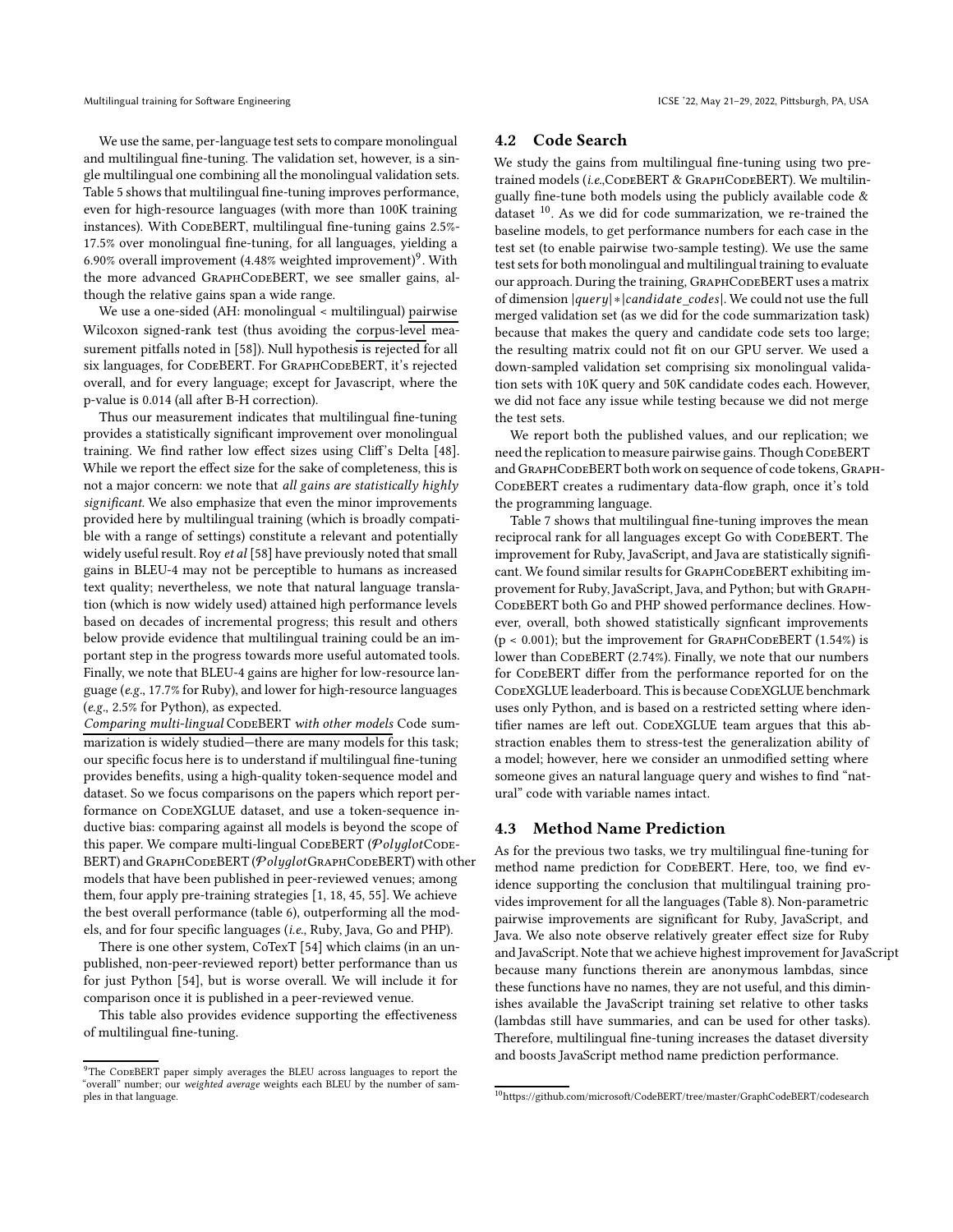<span id="page-7-0"></span>

|            | CODEBERT   | CODEBERT     | PolyglotCODEBERT | Improvement | Effect | p-value    | <b>GRAPHCODEBERT</b> | $Polydot$ GraphCodeBERT | Improvement | Effect | p-value    |
|------------|------------|--------------|------------------|-------------|--------|------------|----------------------|-------------------------|-------------|--------|------------|
| Language   | (reported) | (re-trained) |                  |             | Size   | (adjusted) |                      |                         |             | Size   | (adjusted) |
| Ruby       | 12.16      | 12.53        | 14.75            | $+17.72%$   | 0.055  | < 0.001    | 12.62                | 14.95                   | $+18.46%$   | 0.055  | < 0.001    |
| JS         | 14.90      | 13.86        | 15.80            | $+14.00%$   | 0.016  | < 0.001    | 14.79                | 15.79                   | $+6.76%$    | 0.016  | 0.014      |
| Java       | 17.65      | 18.72        | 20.11            | $+7.43%$    | 0.016  | < 0.001    | 19.22                | 19.91                   | $+3.59%$    | 0.016  | < 0.001    |
| Go         | 18.07      | 18.15        | 18.77            | $+3.42%$    | 0.010  | < 0.001    | 18.40                | 18.92                   | $+2.83%$    | 0.010  | < 0.001    |
| PHP        | 25.16      | 25.48        | 26.23            | $+2.94%$    | 0.012  | < 0.001    | 25.45                | 26.15                   | $+2.75%$    | 0.012  | < 0.001    |
| Python     | 19.06      | 18.25        | 18.71            | $+2.52%$    | 0.022  | < 0.001    | 18.02                | 18.90                   | $+4.88%$    | 0.022  | < 0.001    |
| Overall    | 17.83      | 17.83        | 19.06            | $+6.90%$    | 0.016  | < 0.001    | 18.08                | 19.10                   | $+5.64%$    | 0.016  | < 0.001    |
| Overall    | Not        | 19.85        | 20.74            | $+4.48%$    |        |            | 19.98                | 20.76                   | $+3.90%$    |        |            |
| (weighted) | Reported   |              |                  |             |        |            |                      |                         |             |        |            |

\*Evaluation criteria followed by CodeXGLUE [47] and CodeBERT [\[18\]](#page-10-6)

Table 5: Effectiveness of multi-lingual fine-tuning for code summarization task. Note that p-values are B-H corrected

### 4.4 Two Illustrative Examples

We used the same dataset for all tasks; for illustration, we show (Table [9\)](#page-8-2) two test instances where all the tasks show improved performance from multilingual fine-tuning. In code summarization task, the monolingual fine-tuning scores 25 BLEU-4 in Example 1. CODEBERT produces a semantically wrong comment where multilingual fine-tuning generates the semantically correct solution. Note that the BLEU-4 is 84 for the second example because of the missing period in the gold standard (BLEU-4 is case-insensitive). Multilingual fine-tuning also helps the code search problem by increasing the MRR from 0.33 (Rank:3) to 1.00 (Rank:1). We also observe performance improvement from the method name prediction task. The gold standard consists of two sub tokens (i.e., set and Values), and mono-lingual fine-tuning generates three (i.e., set, Array, and Value), one of them is exact match. On the other hand, multilingual fine-tuning removes the extra "Array" subtoken and produces two subtokens(i.e., set and Value) resulting in the F-score 0.50. We observe a similar result in example 2. Note that like BLEU-4, our method name prediction metric is also case-insensitive.

Finding 3. Multilingual fine-tuning is likely to increase diversity and help the models perform better than those trained with smaller mono-lingual datasets, especially for low-resource languages, irrespective of the task.

# 5 INTERPRETING RESULTS, AND THREATS

In this section we consider several issues that are relevant to the observed performance of multilingual training, such as model choice, dataset duplication, performance metrics, generalization, and different training strategies for the models.

<span id="page-7-1"></span>

| Models                   | Overall | Ruby  | JavaScript | Go    | Python | Java  | PHP   |
|--------------------------|---------|-------|------------|-------|--------|-------|-------|
| PolyglotGRAPHCODEBERT    | 19.10   | 14.95 | 15.79      | 18.92 | 18.90  | 19.91 | 26.15 |
| PolyglotCODEBERT         | 19.06   | 14.75 | 15.80      | 18.77 | 18.71  | 20.11 | 26.23 |
| ProphetNet-X [55]        | 18.54   | 14.37 | 16.60      | 18.43 | 17.87  | 19.39 | 24.57 |
| PLBART [1]               | 18.32   | 14.11 | 15.56      | 18.91 | 19.30  | 18.45 | 23.58 |
| GRAPHCODEBERT [22]       | 18.08   | 12.62 | 14.79      | 18.40 | 18.02  | 19.22 | 25.45 |
| CODEBERT <sup>[18]</sup> | 17.83   | 12.16 | 14.90      | 18.07 | 19.06  | 17.65 | 25.16 |
| RoBERTa <sup>[45]</sup>  | 16.57   | 11.17 | 11.90      | 17.72 | 18.14  | 16.47 | 24.02 |
| Transformer [64]         | 15.56   | 11.18 | 11.59      | 16.38 | 15.81  | 16.26 | 22.12 |
| Seq2Seq $[61]$           | 14.32   | 9.64  | 10.21      | 13.98 | 15.93  | 15.09 | 21.08 |

Table 6: Comparison to existing models, on CODEXGLUE dataset

# 5.1 Does multilingual fine-tuning help with other models?

There are several models, including CoTexT [\[54\]](#page-11-8), ProphetNet-X [\[55](#page-11-9)], and PLBART [\[1\]](#page-10-7) which report higher performance than CODEBERT [\[18](#page-10-6)] model for the code summarization task. The models for all these tasks were fine-tuned using monolingual datasets, so we might expect that multilingual fine-tuning should improve performance. These experiments would require a substantial investment of compute energy and is left for future work. We focused on CODEBERT (and also GraphCodeBERT on some tasks). We did some preliminary experiments with multilingual fine-tuning on PLBART. In our preliminary study, did see the same gains for low-resource language (Ruby, 5% gain). However, we found a 0.55% overall loss, which is inconsistent with what we observe with  $\mathcal{Polyglot}\text{CODE}$ -BERT (6.90% overall improvement) & PolyglotGRAPHCODEBERT (5.64% overall improvement). More study is needed.

Finding 4. Multilingual fine-tuning could benefit a broad range of models. We find gains for CODEBERT and GRAPHCODEBERT, but more data is required for other models.

### 5.2 Threats: Risk of data duplication?

Data duplication can lead to poor-quality estimates of performance, especially when data is duplicated across training & test; even duplication just within test data risks higher variance in the estimates. Allamanis finds that performance metrics are highly inflated when test data has duplicates, and advocates de-duplicating datasets, for more robust results [\[5\]](#page-10-22). Shi et al. also discusses the impact of duplication in code summarization task [\[60\]](#page-11-34).

Sadly, there is a large amount of copied code on GitHUB [\[46\]](#page-11-40); inattentively combining different datasets harvested from GitHUB can lead to undesirable levels of duplication in the merged dataset. Fortnuately, CODEXGLUE is atually a carefully de-duplicated dataset; performance estimates therein are thus more robust. Combining multilingual data is unlikely to introduce the same kind of exact duplication in the dataset, because of syntax differences; There is a possibility of cross-language clones [\[53](#page-11-41)]; the study of this is left for future work.

Finding 5. Combining multilingual datasets is unlikely to cause exact duplication, because of syntax differences. More study is needed to study the effect of cross-language clones.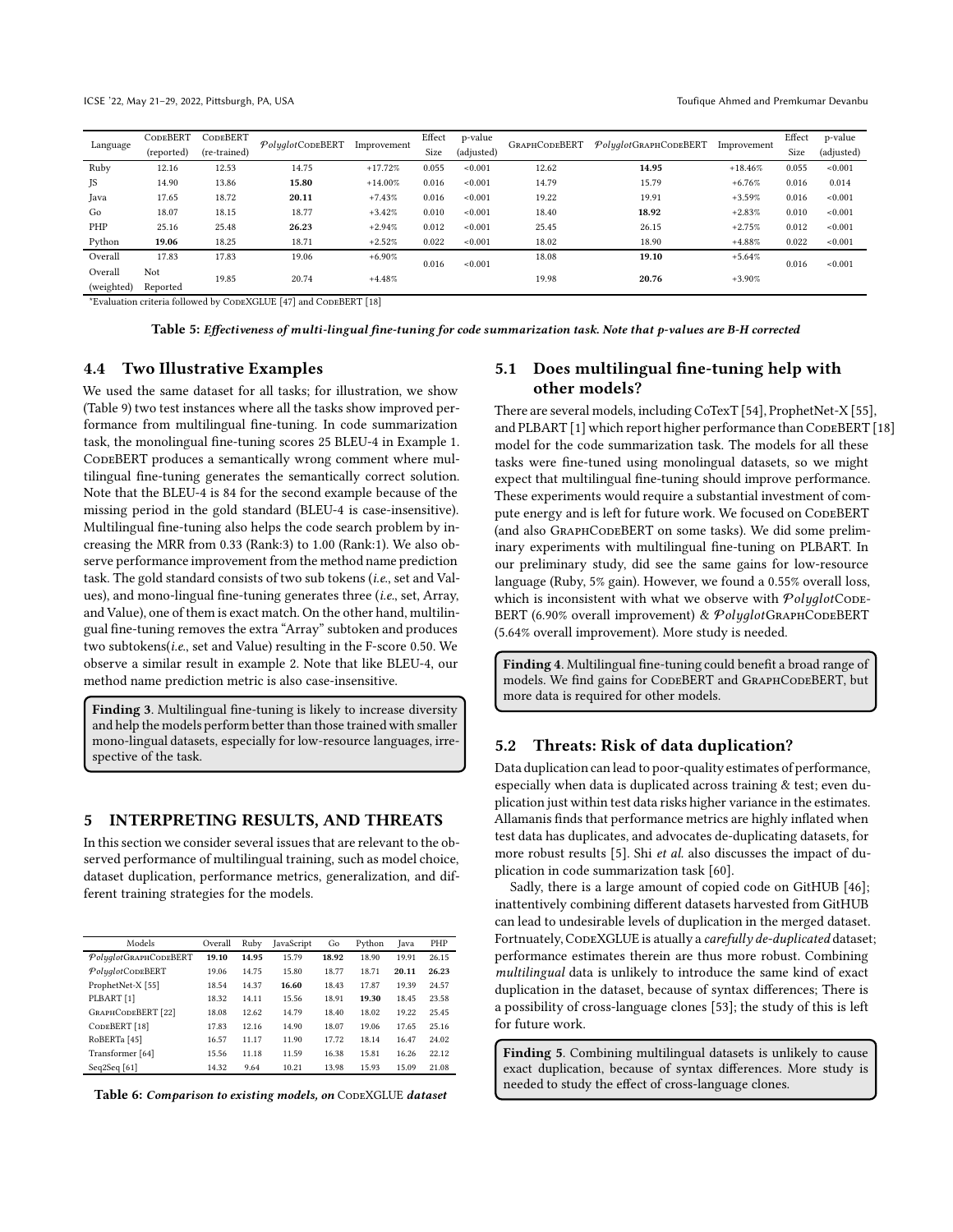<span id="page-8-0"></span>

| CODEBERT               | <b>CODEBERT</b> |       |                           | Effect                  | p-value    | <b>GRAPHCODEBERT</b> | <b>GRAPHCODEBERT</b> |       |                                   | Effect                  | p-value    |
|------------------------|-----------------|-------|---------------------------|-------------------------|------------|----------------------|----------------------|-------|-----------------------------------|-------------------------|------------|
| (published) [22]       | (re-trained)    |       |                           | Size                    | (adjusted) | (published) [22]     | (re-trained)         |       |                                   | Size                    | (adjusted) |
| 0.679                  | 0.677           | 0.732 | $+8.12%$                  | 0.072                   | < 0.001    | 0.703                | 0.708                | 0.738 | $+4.24%$                          | 0.039                   | < 0.001    |
| 0.620                  | 0.616           | 0.643 | $+4.38%$                  | 0.034                   | < 0.001    | 0.644                | 0.644                | 0.660 | $+2.48%$                          | 0.019                   | 0.004      |
| 0.676                  | 0.676           | 0.697 | $+3.11%$                  | 0.026                   | < 0.001    | 0.691                | 0.693                | 0.710 | $+2.45%$                          | 0.022                   | < 0.001    |
| 0.882                  | 0.885           | 0.885 | $0\%$                     | $-0.003$                | 0.550      | 0.897                | 0.894                | 0.894 | 0%                                | $-0.002$                | 0.724      |
| 0.628                  | 0.629           | 0.635 | $+0.95%$                  | 0.009                   | 0.003      | 0.649                | 0.648                | 0.646 | $-0.31%$                          | $-0.002$                | 0.904      |
| 0.672                  | 0.676           | 0.678 | $+0.30%$                  | 0.004                   | 0.050      | 0.692                | 0.692                | 0.695 | $+0.43%$                          | 0.005                   | 0.300      |
| 0.693                  | 0.693           | 0.712 | $+2.74%$                  |                         |            | 0.713                | 0.713                | 0.724 | $+1.54%$                          |                         | < 0.001    |
| Not                    |                 |       |                           |                         |            | Not                  |                      |       |                                   |                         |            |
| (weighted)<br>Reported |                 |       |                           |                         |            | Reported             |                      |       |                                   |                         |            |
|                        |                 | 0.692 | PolyalotCODEBERT<br>0.702 | Improvement<br>$+1.42%$ | 0.013      | < 0.001              |                      | 0.709 | $Polyalot$ GRAPHCODEBERT<br>0.715 | Improvement<br>$+0.80%$ | 0.007      |

\*Evaluation criteria followed by GRAPHCODEBERT [\[22\]](#page-10-14)

Table 7: Effectiveness of multi-lingual fine-tuning for code search task. Note that p-values are BH-corrected

<span id="page-8-1"></span>

| Language   | <b>CODEBERT</b> |        |         |           | PolyglotCODEBERT |         |             | Effect | p-value    |
|------------|-----------------|--------|---------|-----------|------------------|---------|-------------|--------|------------|
|            | Precision       | Recall | F-Score | Precision | Recall           | F-Score | Improvement | Size   | (adjusted) |
| Ruby       | 0.44            | 0.40   | 0.41    | 0.53      | 0.49             | 0.49    | 20.59%      | 0.112  | < 0.001    |
| JavaScript | 0.30            | 0.24   | 0.26    | 0.45      | 0.40             | 0.41    | 59.00%      | 0.215  | < 0.001    |
| Java       | 0.54            | 0.51   | 0.51    | 0.56      | 0.52             | 0.52    | 2.22%       | 0.016  | < 0.001    |
| Go         | 0.54            | 0.52   | 0.52    | 0.56      | 0.53             | 0.52    | 1.67%       | 0.015  | 0.004      |
| PHP        | 0.56            | 0.53   | 0.52    | 0.57      | 0.53             | 0.53    | 1.30%       | 0.009  | 0.004      |
| Python     | 0.49            | 0.45   | 0.45    | 0.50      | 0.45             | 0.46    | 1.60%       | 0.011  | 0.002      |
| Overall    | 0.48            | 0.44   | 0.44    | 0.53      | 0.49             | 0.49    | 10.09%      | 0.024  |            |
| Overall    | 0.52            | 0.48   | 0.48    | 0.54      | 0.50             | 0.50    | 3.37%       |        | < 0.001    |
| (weighted) |                 |        |         |           |                  |         |             |        |            |



# 5.3 Threats: Other metrics?

Following CODEXGLUE benchmark recommendation, we evaluate the code summarization task with smooth sentence BLEU-4 [\[44\]](#page-11-35) throughout this paper. However, other recognized metrics are are available (e.g., ROUGE-L [\[43](#page-11-42)], METEOR [\[10](#page-10-25)]). Prior works [\[21,](#page-10-4) [58](#page-11-38), [60](#page-11-34)] provide a careful analysis of the metrics, baselines, evaluations for code summarization task. Table [10](#page-9-0) shows ROUGE-L and ME-TEOR data; we find that multilingual fine-tuning increases the overall performance by 4.89% and 5.61% in ROUGE-L and METEOR, respectively. As with BLEU-4, we find that multilingual fine-tuning shows similar performance gains with these metrics. We find 0.3%- 14.1% improvement in ROUGE-L and 1.2%-22.5% gains in METEOR (except for PHP, were we see a 0.17% decline, not statistically significant). We also see that Python shows the smallest improvement, not as strongly statistically significant. These metrics also indicate strong gains from multilingual training for low-resource and narrow-domain languages (i.e., Ruby and JavaScript).

Finding 6. We observe performance improvement in all code summarization metrics with multilingual fine-tuning.

# 5.4 Monolingual minibatches? or multilingual?

While training deep neural networks with stochastic gradient descent, gradients (multivariate derivatives of loss w.r.t learnable parameters) are estimated over mini-batches, rather than calculating loss gradients over the entire training set; these estimates are used to adjust the weights in the network. Better choices of mini-batches could improve convergence behavior. With multilingual training, a natural question arises: is it better to sequentially interperse monolingual mini-batches (e.g., first a Java minibatch, then Ruby minibatch and so on, before going back to Java?) or should we make each minibatch per se multilingual?

<span id="page-8-2"></span>

| Example:1                            |  |
|--------------------------------------|--|
| //set the values from an Array       |  |
| public void setValues* (Array arr) { |  |

//we omit intermediate lines to fit in the paper

//original code [here](https://github.com/Unidata/thredds/blob/d2d68f9eee87f345625211324d71d5dc3e162ee1/cdm/src/main/java/ucar/nc2/Attribute.java#L548-L596 )

|                                                 | Code Summarization     |         |
|-------------------------------------------------|------------------------|---------|
| Models & comments                               |                        | BLEU-4  |
| Gold: set the values from an Array              |                        | NA      |
| CODEBERT: Sets the values of the array.         | 25                     |         |
| PolyglotCODEBERT: Set the values from an array. | 84                     |         |
|                                                 | Code Search            |         |
| Models                                          |                        | MRR     |
| <b>GRAPHCODEBERT</b>                            |                        | 0.33    |
| PolyglotGRAPHCODEBERT                           |                        | 1.00    |
|                                                 | Method Name Prediction |         |
| Models & method name                            | Sub tokens             | F-Score |
| Gold: setValues                                 | set Values             | NA.     |
| CODEBERT: setArrayValue                         | set Array Value        | 0.40    |
| PolyglotCODEBERT: setValue                      | set Value              | 0.50    |
| Example:2                                       |                        |         |

//Registers set injection point

public void registerPetiteSetInjectionPoint\* ( final String beanName, final String property ) { //we omit intermediate lines to fit in the paper

//original code [here](https://github.com/oblac/jodd/blob/85ad7f813ec0e07ecd27042aeb47ff2047631fa5/jodd-petite/src/main/java/jodd/petite/PetiteBeans.java#L585-L598 )

|                                                                                                        | Code Summarization                    |            |  |
|--------------------------------------------------------------------------------------------------------|---------------------------------------|------------|--|
| Models & comments                                                                                      |                                       | BLEU-4     |  |
| Gold: Registers set injection point.                                                                   |                                       | NA         |  |
| CODEBERT: Register a set of set InjectionPoint.                                                        |                                       | 19         |  |
| PolyglotCODEBERT: Register a set injection point.                                                      |                                       | 60         |  |
|                                                                                                        |                                       |            |  |
| Models                                                                                                 |                                       | <b>MRR</b> |  |
| <b>GRAPHCODEBERT</b>                                                                                   |                                       | 0.50       |  |
| PolyglotGRAPHCODEBERT                                                                                  |                                       | 1.00       |  |
| Code Search<br>Method Name Prediction<br>Models & method name<br>Sub tokens                            |                                       |            |  |
|                                                                                                        |                                       | F-Score    |  |
| Gold: registerPetiteSetInjectionPoint                                                                  | register Pet ite Set In jection Point | NA         |  |
| CODEBERT: addPropertyInjectionPoint                                                                    | add Property In jection Point         | 0.50       |  |
| PolyglotCODEBERT: setPropertyInjectionPoint                                                            | set Property In jection Point         | 0.57       |  |
| *"registerPetiteSetInjectionPoint" & "setValues" tokens are abstracted for method name prediction task |                                       |            |  |

### Table 9: Examples exhibiting the effectiveness of multilingual training

In the previous experiments, we had randomly sort the dataset; hence, our mini-batches are also multilingual. So we deliberately tried sequentially monolingual minibatching during multilingual fine-tuning. We find that sequentially monolingual minibatch training appears to somewhat degrade performance: we observe the overall performance goes down by 1.05%. However, the change is not statistically significant for any language. We omit the actual numerical details, for space reasons, since we didn't find any strong results in either direction.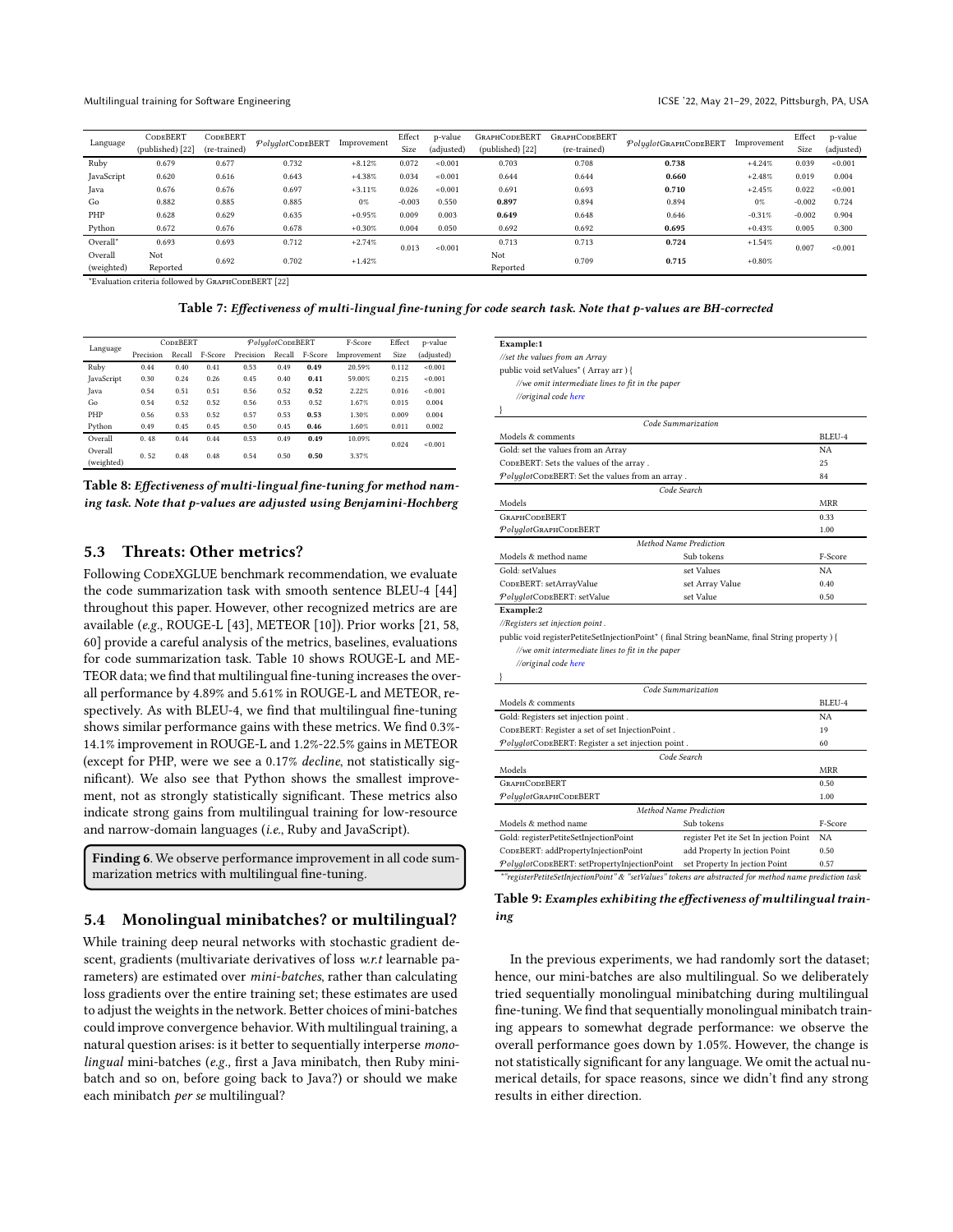<span id="page-9-0"></span>

| Language     |                                     | ROUGE-L   |              |            | <b>METEOR</b>    |           |          |            |  |  |
|--------------|-------------------------------------|-----------|--------------|------------|------------------|-----------|----------|------------|--|--|
|              | PolyglotCODEBERT                    | Improve.* | Effect       | p-value    | PolyalotCODEBERT | Improve." | Effect   | p-value    |  |  |
|              |                                     |           | Size         | (adjusted) |                  |           | Size     | (adjusted) |  |  |
| Ruby         | 24.36                               | $+14.10%$ | 0.087        | $-0.001$   | 21.96            | $+22.54%$ | 0.125    | $-0.001$   |  |  |
| JavaScript   | 24.30                               | $+7.05%$  | 0.022        | $-0.001$   | 21.59            | $+11.40%$ | 0.030    | < 0.001    |  |  |
| <b>J</b> ava | 34.89                               | $+3.32%$  | 0.020        | $-0.001$   | 31.73            | $+4.41%$  | 0.020    | < 0.001    |  |  |
| Go           | 37.36                               | $+2.69%$  | 0.024        | $-0.001$   | 30.28            | $+3.73%$  | 0.023    | < 0.001    |  |  |
| PHP          | 38.81                               | $+0.34%$  | $-865E - 05$ | 0.508      | 35.52            | $-0.17%$  | $-0.003$ | 0.779      |  |  |
| Python       | 32.86                               | $+1.86%$  | 0.015        | $-0.001$   | 27.75            | $+1.24%$  | 0.004    | 0.033      |  |  |
| Overall      | 32.10                               | $+4.89%$  | 0.016        | $-0.001$   | 28.14            | $+5.61%$  | 0.013    | < 0.001    |  |  |
| Overall      | 34.82                               | $+2.24%$  |              |            | 30.52            | $+2.59%$  |          |            |  |  |
| (weighted)   |                                     |           |              |            |                  |           |          |            |  |  |
|              | *Improvement reported over CopEBERT |           |              |            |                  |           |          |            |  |  |

Table 10: Performance improvement in ROUGE-L and METEOR for code summarization task

Finding 7. We don't find any clear difference between multilingual mini batches and (interspersed) monolingual mini batches.

#### 5.5 Multilingual model as pre-trained model

Our findings provide evidence supporting the claim that a multilingual fine-tuned model is effective for code summarization task, which outperforms all the models trained with monolingual datasets. Could this this improved multilingual model further benefit from a secondary, monolingual fine-tuning exercise, where it receives specialized fine-tuning for each language separately? To evaluate this intriguing and promising idea, we load the model with the weights from multilingual fine-tuning, and fine-tune it, again, for each individual language. Table [11](#page-9-1) shows that We found some minor performance improvement for JavaScript and Python. However, the performance goes down for other languages. We do not find evidence that a secondary, monolingual fine-tuning is helpful; further work is needed to understand why, and perhaps develop other ways this idea might yield further improvement.

<span id="page-9-1"></span>

| Language              | PolyglotCODEBERT | PolyglotCODEBERT | Improvement | Effect   | p-value    |
|-----------------------|------------------|------------------|-------------|----------|------------|
|                       |                  | as pre-training  |             | Size     | (adjusted) |
| Ruby                  | 14.75            | 14.58            | $-1.15%$    | $-0.016$ | 0.303      |
| <b>JS</b>             | 15.80            | 16.47            | $+4.24%$    | 0.024    | < 0.001    |
| Java                  | 20.11            | 19.81            | $-1.49%$    | $-0.003$ | 0.303      |
| Go                    | 18.77            | 17.97            | $-4.26%$    | $-0.012$ | < 0.001    |
| Php                   | 26.23            | 25.52            | $-2.71%$    | $-0.017$ | <0.001     |
| Python                | 18.71            | 18.83            | $+0.64%$    | 0.010    | < 0.001    |
| Overall               | 19.06            | 18.86            | $-1.05%$    | $-0.003$ | 0.005      |
| Overall<br>(weighted) | 20.74            | 20.43            | $-1.47%$    |          |            |
|                       |                  |                  |             |          |            |

Table 11: Multilingual model as pre-trained model

Finding 8. We don't find evidence that applying a secondary mono-lingual fine-tuning provides benefits for all languages.

### 6 RELATED WORK

Code summarization: Code summarization has recently been a hot topic. More than 30 papers have been published in the last five years that follow some form of encoder-decoder architecture [\[58](#page-11-38)]. Several works [\[21,](#page-10-4) [58](#page-11-38), [60](#page-11-34)] discuss the evaluations, metrics, and baselining. Roy et al. show that metric improvements of less than 2 points do not guarantee systematic improvements in summarization and are not reliable as proxies of human evaluation [\[58](#page-11-38)]. We find more than 2 points of improvement for Ruby and almost

2 points of improvement for JavaScript. We observe less than 2 points in other languages. It should also be noted that we don't use the corpus-level metrics which Roy et al. show is problematic; we use pairwise comparisons on the test-sets. Finally, we note that progress in both code & NLP occurs in small steps over decades, and innovations (especially ones that could cumulate with others) such as ours can be an important part of research community's long-term pursuit of practically relevant performance improvements.

Pre-trained models [\[1,](#page-10-7) [18,](#page-10-6) [45,](#page-11-25) [54,](#page-11-8) [55](#page-11-9)] are proven to be more effective than prior models. Different pre-trained models are trained with the different pre-trained objectives even though fine-tuning steps are almost similar for all the models. As discussed earlier in Section [3.1,](#page-4-2) CODEBERT is an encoder model, pre-trained with MLM and Repace Token Detection objectives. Unlike CODEBERT, PLBART [\[1](#page-10-7)] is an encoder-decoder model which is trained as a denoising auto-encoder. Though all the models are pre-trained with different training objectives, there is one thing common among all the models: using Transformers as core architecture.

Parvez et al. very recently present an approach that augments training data using relevant code or summaries retrieved from a database (e.g., GitHub, Stack Overflow) [\[52\]](#page-11-43). They apply this approach on monolingual Java and Python datasets from CoDEXGLUE and claim gains over PolyglotCODEBERT & PolyglotGRAPHCODE-BERT for code summarization. Prima facie, multilingual fine-tuning is complementary to their approach; this needs to be studied. Code retrieval and method name prediction:Code retrieval is also getting attention recently. There are multiple datasets for this task. CODEXGLUE introduces a monolingual python dataset (taken initially from CodeSearchNet) abstracting the function names and variables. Guo et al. modify the multilingual CodeSearchNet dataset and achieve state-of-the-art performance on this task. However, using multilingual training, we show that both CODEBERT and GraphCodeBERT can be improved. There is one other very recent paper, CLSEBERT [\[68\]](#page-11-44) which reports (in an unpublished, nonpeer-reviewed report) better performance than us in all languages except Ruby. We could not show the effectiveness of multilingual training on CLSEBERT because the authors have not released the code implementation yet. Note that like code summarization, we focus only on the work using CodeSearchNet multilingual dataset.

CodeSearchNet dataset can be easily adapted to method name prediction task. Several earlier works address method name prediction, in a Java-only such as Code2Seq [\[7](#page-10-9)], Allamanis [\[6\]](#page-10-23). They all use a conventional single-stage machine-learning approach (no pre-training + fine-tuning). Our goal here is to simply demonstrate that multilingual fine-tuning improves upon monolingual fine-tuning for the method-naming task, so we demonstrate using CodeBERT. Our numbers are roughly comparable with previously reported results, but we cannot make a precise comparison because of differences in subtokenization, and because our datasets are multilingual whereas previous work has largely been monolingual. We are simply arguing here our data suggests that multilingual finetuning is broadly beneficial in different tasks.

It would certainly be interesting to use same-domain data for fine-tuning. For example, summarizing methods in Android apps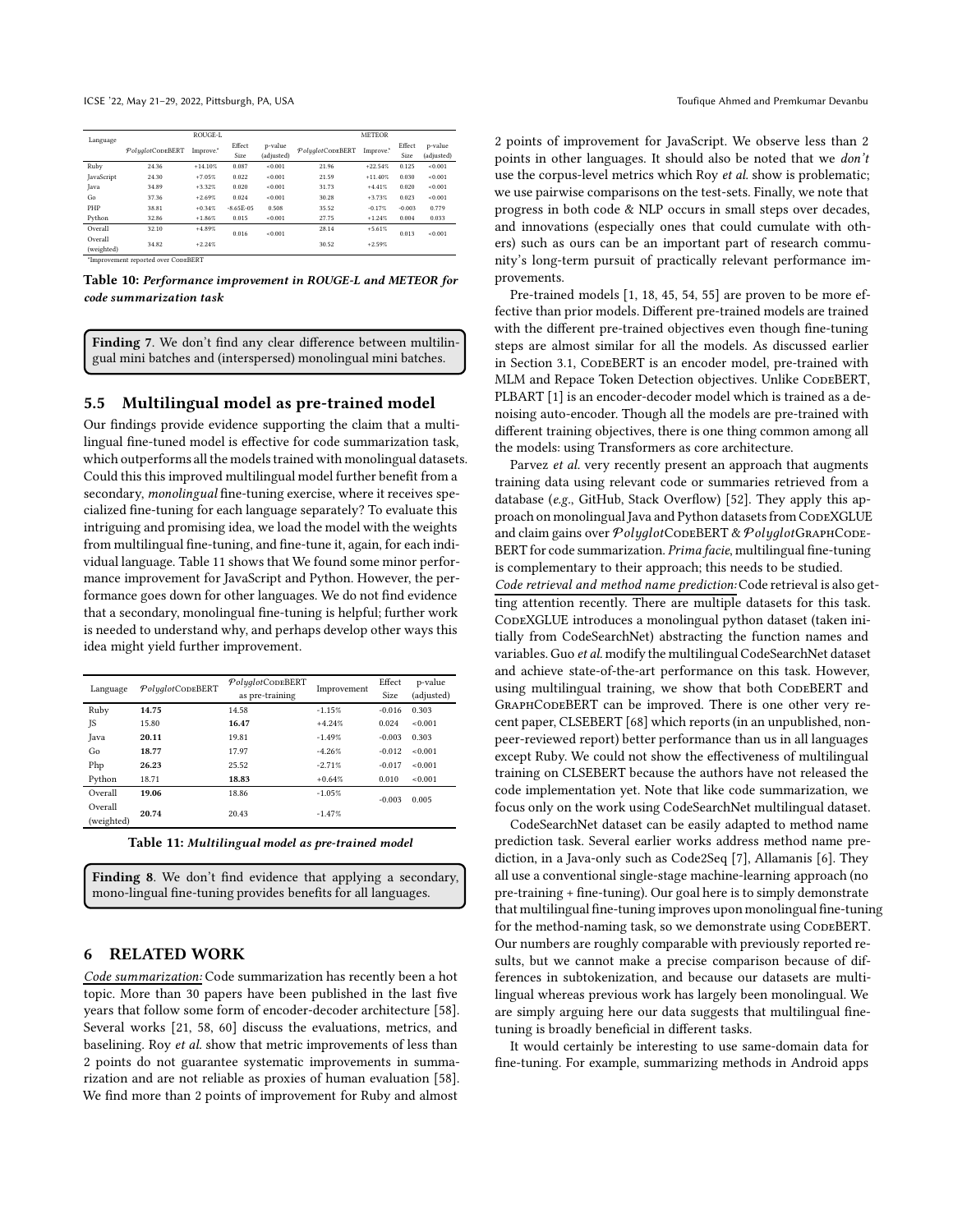might work better if trained on Android app corpora; however curated, domain-specific datasets for each domain are needed, and may not always be possible, depending on the domain. However, cross-language data is already available, and we show that it does indeed help improve performance! The effect of domain-specific corpora is left for future work.

# 7 CONCLUSION

We began this paper with three synergistic observations: First, when solving the same problem, even in different programming languages, programmers are more likely to use similar identifiers (than when solving different problems). Second, identifiers appear to be relatively much more important than syntax markers when training machine-learning models to perform code summarization. Third, we find that quite often a model trained in one programming language achieves surprisingly good performance on a test set in a different language, sometimes even surpassing a model trained on the same language as the test set! Taken together, these findings suggest that pooling data across languages, thus creating multilingual training sets, could improve performance for any language, particularly perhaps languages with limited resources, as has been found in Natural-language processing [\[16](#page-10-0), [23,](#page-10-1) [57,](#page-11-0) [63\]](#page-11-1). We test this theory, using two BERT-style models, CODEBERT, and GRAPHCODEBERT, with encouraging results.

Foundation models [\[12](#page-10-13)] are currently achieving best-in-class performance for a wide range of tasks in both natural language and code. The models work in 2 stages, first "pre-training" to learn statistics of language (or code) construction from very large-scale corpora in a self-supervised fashion, and then using smaller labeled datasets to "fine-tune" for specific tasks. We adopt the multilingual CODEXGLUE dataset, and the pre-trained CODEBERT and GRAPH-CODEBERT models, and study the value of multilingual fine-tuning for a variety of tasks. We find evidence suggesting that multilingual fine-tuning is broadly beneficial in many settings. Our findings suggest that multilingual training could provide added value in broad set of settings, and merits further study.

Acknowledgements: This material is based upon work supported by the U.S. National Science Foundation under Grant Nos. 1414172, and 2107592. Any opinions, findings, and conclusions or recommendations expressed in this material are those of the author(s) and do not necessarily reflect the views of the National Science Foundation. Ahmed was also supported by UC Davis College of Engineering Dean's Distinguished Fellowship.

#### REFERENCES

- <span id="page-10-7"></span>[1] Wasi Ahmad, Saikat Chakraborty, Baishakhi Ray, and Kai-Wei Chang. 2021. Unified Pre-training for Program Understanding and Generation. In Proceedings of the 2021 Conference of the North American Chapter of the Association for Computational Linguistics: Human Language Technologies. Association for Computational Linguistics, Online, 2655–2668. <https://www.aclweb.org/anthology/2021.naacl-main.211>
- <span id="page-10-8"></span>[2] Wasi Uddin Ahmad, Saikat Chakraborty, Baishakhi Ray, and Kai-Wei Chang. 2020. A Transformer-based Approach for Source Code Summarization. In Proceedings of the 58th Annual Meeting of the Association for Computational Linguistics (ACL).
- <span id="page-10-16"></span>[3] Toufique Ahmed, Premkumar Devanbu, and Anand Ashok Sawant. 2021. Learning to Find Usage of Library Functions in Optimized Binaries. IEEE Transactions on Software Engineering (2021).<https://doi.org/10.1109/TSE.2021.3106572>
- <span id="page-10-17"></span>[4] Toufique Ahmed, Noah Rose Ledesma, and Premkumar Devanbu. 2021. SYNFIX: Automatically Fixing Syntax Errors using Compiler Diagnostics. arXiv[:2104.14671](https://arxiv.org/abs/2104.14671) [cs.SE]
- <span id="page-10-22"></span>[5] Miltiadis Allamanis. 2019. The adverse effects of code duplication in machine learning models of code. In Proceedings of the 2019 ACM SIGPLAN International Symposium on New Ideas, New Paradigms, and Reflections on Programming and Software. 143–153.
- <span id="page-10-23"></span>[6] Miltiadis Allamanis, Hao Peng, and Charles Sutton. 2016. A convolutional attention network for extreme summarization of source code. In International conference on machine learning. PMLR, 2091–2100.
- <span id="page-10-9"></span>[7] Uri Alon, Shaked Brody, Omer Levy, and Eran Yahav. 2019. code2seq: Generating Sequences from Structured Representations of Code. In International Conference on Learning Representations.<https://openreview.net/forum?id=H1gKYo09tX>
- <span id="page-10-24"></span>[8] Uri Alon, Meital Zilberstein, Omer Levy, and Eran Yahav. 2019. code2vec: Learning distributed representations of code. Proceedings of the ACM on Programming Languages 3, POPL (2019), 1–29.
- <span id="page-10-2"></span>[9] Naveen Arivazhagan, Ankur Bapna, Orhan Firat, Dmitry Lepikhin, Melvin Johnson, Maxim Krikun, Mia Xu Chen, Yuan Cao, George Foster, Colin Cherry, et al. 2019. Massively multilingual neural machine translation in the wild: Findings and challenges. arXiv preprint arXiv:1907.05019 (2019).
- <span id="page-10-25"></span>[10] Satanjeev Banerjee and Alon Lavie. 2005. METEOR: An automatic metric for MT evaluation with improved correlation with human judgments. In Proceedings of the acl workshop on intrinsic and extrinsic evaluation measures for machine translation and/or summarization. 65–72.
- <span id="page-10-18"></span>[11] Eeshita Biswas, Mehmet Efruz Karabulut, Lori Pollock, and K Vijay-Shanker. 2020. Achieving Reliable Sentiment Analysis in the Software Engineering Domain using BERT. In 2020 IEEE International Conference on Software Maintenance and Evolution (ICSME). IEEE, 162–173.
- <span id="page-10-13"></span>[12] Rishi Bommasani, Drew A Hudson, Ehsan Adeli, Russ Altman, Simran Arora, Sydney von Arx, Michael S Bernstein, Jeannette Bohg, Antoine Bosselut, Emma Brunskill, et al. 2021. On the Opportunities and Risks of Foundation Models. arXiv preprint arXiv:2108.07258 (2021).
- <span id="page-10-19"></span>[13] Tom B Brown, Benjamin Mann, Nick Ryder, Melanie Subbiah, Jared Kaplan, Prafulla Dhariwal, Arvind Neelakantan, Pranav Shyam, Girish Sastry, Amanda Askell, et al. 2020. Language models are few-shot learners. arXiv preprint arXiv:2005.14165 (2020).
- <span id="page-10-21"></span>[14] Kevin Clark, Minh-Thang Luong, Quoc V Le, and Christopher D Manning. 2020. Electra: Pre-training text encoders as discriminators rather than generators. arXiv preprint arXiv:2003.10555 (2020).
- <span id="page-10-20"></span>[15] Alexis Conneau and Guillaume Lample. 2019. Cross-lingual language model pretraining. Advances in Neural Information Processing Systems 32 (2019), 7059– 7069.
- <span id="page-10-0"></span>[16] Raj Dabre, Chenhui Chu, and Anoop Kunchukuttan. 2020. A survey of multilingual neural machine translation. ACM Computing Surveys (CSUR) 53, 5 (2020), 1–38.
- <span id="page-10-15"></span>[17] Jacob Devlin, Ming-Wei Chang, Kenton Lee, and Kristina Toutanova. 2018. Bert: Pre-training of deep bidirectional transformers for language understanding. arXiv preprint arXiv:1810.04805 (2018).
- <span id="page-10-6"></span>[18] Zhangyin Feng, Daya Guo, Duyu Tang, Nan Duan, Xiaocheng Feng, Ming Gong, Linjun Shou, Bing Qin, Ting Liu, Daxin Jiang, et al. 2020. CodeBERT: A Pre-Trained Model for Programming and Natural Languages. In Proceedings of the 2020 Conference on Empirical Methods in Natural Language Processing: Findings. 1536–1547.
- <span id="page-10-10"></span>[19] Shuzheng Gao, Cuiyun Gao, Yulan He, Jichuan Zeng, Lun Yiu Nie, and Xin Xia. 2021. Code Structure Guided Transformer for Source Code Summarization. arXiv preprint arXiv:2104.09340 (2021).
- <span id="page-10-3"></span>[20] Ekaterina Garmash and Christof Monz. 2016. Ensemble learning for multisource neural machine translation. In Proceedings of COLING 2016, the 26th International Conference on Computational Linguistics: Technical Papers. 1409–1418.
- <span id="page-10-4"></span>[21] David Gros, Hariharan Sezhiyan, Prem Devanbu, and Zhou Yu. 2020. Code to Comment ?Translation?: Data, Metrics, Baselining & Evaluation. In 2020 35th IEEE/ACM International Conference on Automated Software Engineering (ASE). IEEE, 746–757.
- <span id="page-10-14"></span>[22] Daya Guo, Shuo Ren, Shuai Lu, Zhangyin Feng, Duyu Tang, LIU Shujie, Long Zhou, Nan Duan, Alexey Svyatkovskiy, Shengyu Fu, et al. 2020. GraphCode-BERT: Pre-training Code Representations with Data Flow. In International Conference on Learning Representations.
- <span id="page-10-1"></span>[23] Thanh-Le Ha, Jan Niehues, and Alexander Waibel. 2016. Toward multilingual neural machine translation with universal encoder and decoder. arXiv preprint arXiv:1611.04798 (2016).
- <span id="page-10-11"></span>[24] Sakib Haque, Alexander LeClair, Lingfei Wu, and Collin McMillan. 2020. Improved automatic summarization of subroutines via attention to file context. In Proceedings of the 17th International Conference on Mining Software Repositories. 300–310.
- <span id="page-10-12"></span>[25] Masum Hasan, Tanveer Muttaqueen, Abdullah Al Ishtiaq, Kazi Sajeed Mehrab, Md Haque, Mahim Anjum, Tahmid Hasan, Wasi Uddin Ahmad, Anindya Iqbal, and Rifat Shahriyar. 2021. CoDesc: A Large Code-Description Parallel Dataset. arXiv preprint arXiv:2105.14220 (2021).
- <span id="page-10-5"></span>[26] Xing Hu, Ge Li, Xin Xia, David Lo, and Zhi Jin. 2018. Deep code comment generation. In 2018 IEEE/ACM 26th International Conference on Program Comprehension (ICPC). IEEE, 200–20010.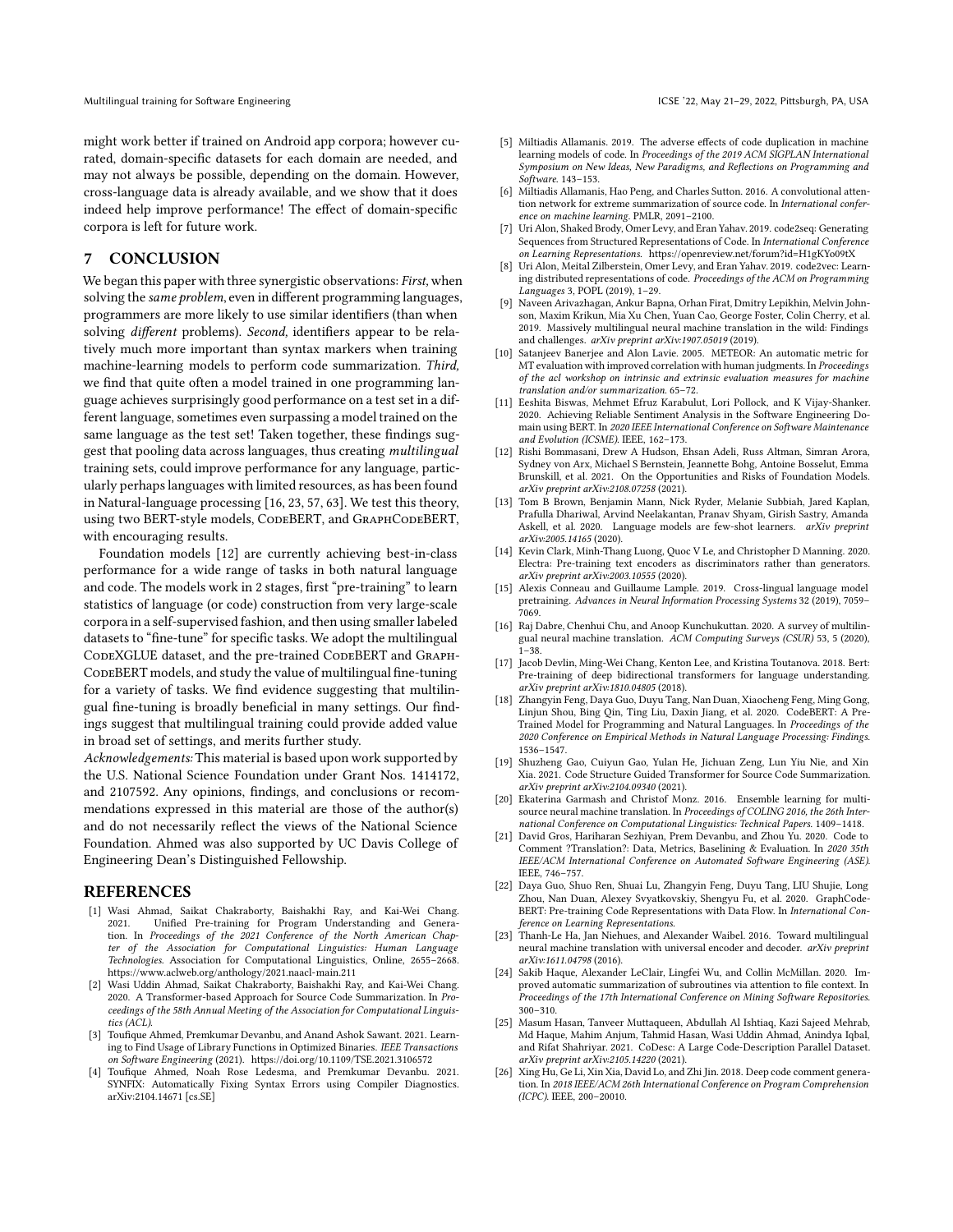ICSE '22, May 21-29, 2022, Pittsburgh, PA, USA Toufique Ahmed and Premkumar Devanbu

- <span id="page-11-11"></span>[27] Xing Hu, Ge Li, Xin Xia, David Lo, and Zhi Jin. 2020. Deep code comment generation with hybrid lexical and syntactical information. Empirical Software Engineering 25, 3 (2020), 2179–2217.
- <span id="page-11-12"></span>[28] Xing Hu, Ge Li, Xin Xia, David Lo, Shuai Lu, and Zhi Jin. 2018. Summarizing source code with transferred api knowledge. (2018).
- <span id="page-11-33"></span>[29] Hamel Husain, Ho-Hsiang Wu, Tiferet Gazit, Miltiadis Allamanis, and Marc Brockschmidt. 2019. Codesearchnet challenge: Evaluating the state of semantic code search. arXiv preprint arXiv:1909.09436 (2019).
- <span id="page-11-5"></span>[30] Srinivasan Iyer, Ioannis Konstas, Alvin Cheung, and Luke Zettlemoyer. 2016. Summarizing source code using a neural attention model. In Proceedings of the 54th Annual Meeting of the Association for Computational Linguistics (Volume 1: Long Papers). 2073–2083.
- <span id="page-11-30"></span>[31] Paul Jaccard. 1901. Étude comparative de la distribution florale dans une portion des Alpes et des Jura. Bull Soc Vaudoise Sci Nat 37 (1901), 547–579.
- <span id="page-11-26"></span>[32] Kevin Jesse, Premkumar T Devanbu, and Toufique Ahmed. 2021. Learning type annotation: is big data enough?. In Proceedings of the 29th ACM Joint Meeting on European Software Engineering Conference and Symposium on the Foundations of Software Engineering. 1483–1486.
- <span id="page-11-27"></span>[33] Nan Jiang, Thibaud Lutellier, and Lin Tan. 2021. CURE: Code-Aware Neural Machine Translation for Automatic Program Repair. In 2021 IEEE/ACM 43rd International Conference on Software Engineering (ICSE). IEEE, 1161–1173.
- <span id="page-11-4"></span>[34] Melvin Johnson, Mike Schuster, Quoc V Le, Maxim Krikun, Yonghui Wu, Zhifeng Chen, Nikhil Thorat, Fernanda Viégas, Martin Wattenberg, Greg Corrado, et al. 2017. Google's multilingual neural machine translation system: Enabling zeroshot translation. Transactions of the Association for Computational Linguistics 5 (2017), 339–351.
- <span id="page-11-28"></span>[35] Aditya Kanade, Petros Maniatis, Gogul Balakrishnan, and Kensen Shi. 2020. Learning and evaluating contextual embedding of source code. In International Conference on Machine Learning. PMLR, 5110–5121.
- <span id="page-11-2"></span>[36] Surafel M Lakew, Mauro Cettolo, and Marcello Federico. 2018. A comparison of transformer and recurrent neural networks on multilingual neural machine translation. arXiv preprint arXiv:1806.06957 (2018).
- <span id="page-11-24"></span>[37] Dawn Lawrie, Christopher Morrell, Henry Feild, and David Binkley. 2007. Effective identifier names for comprehension and memory. Innovations in Systems and Software Engineering 3, 4 (2007), 303–318.
- <span id="page-11-13"></span>[38] Alexander LeClair, Aakash Bansal, and Collin McMillan. 2021. Ensemble Models for Neural Source Code Summarization of Subroutines. arXiv preprint arXiv:2107.11423 (2021).
- <span id="page-11-14"></span>[39] Alexander LeClair, Sakib Haque, Lingfei Wu, and Collin McMillan. 2020. Improved code summarization via a graph neural network. In Proceedings of the 28th International Conference on Program Comprehension. 184–195.
- <span id="page-11-6"></span>[40] Alexander LeClair, Siyuan Jiang, and Collin McMillan. 2019. A neural model for generating natural language summaries of program subroutines. In 2019 IEEE/ACM 41st International Conference on Software Engineering (ICSE). IEEE, 795–806.
- <span id="page-11-15"></span>[41] Boao Li, Meng Yan, Xin Xia, Xing Hu, Ge Li, and David Lo. 2020. DeepCommenter: a deep code comment generation tool with hybrid lexical and syntactical information. In Proceedings of the 28th ACM Joint Meeting on European Software Engineering Conference and Symposium on the Foundations of Software Engineering. 1571–1575.
- <span id="page-11-7"></span>[42] Zheng Li, Yonghao Wu, Bin Peng, Xiang Chen, Zeyu Sun, Yong Liu, and Deli Yu. 2021. SeCNN: A semantic CNN parser for code comment generation. Journal of Systems and Software 181 (2021), 111036.
- <span id="page-11-42"></span>[43] Chin-Yew Lin. 2004. Rouge: A package for automatic evaluation of summaries. In Text summarization branches out. 74–81.
- <span id="page-11-35"></span>[44] Chin-Yew Lin and Franz Josef Och. 2004. Orange: a method for evaluating automatic evaluation metrics for machine translation. In COLING 2004: Proceedings of the 20th International Conference on Computational Linguistics. 501–507.
- <span id="page-11-25"></span>[45] Yinhan Liu, Myle Ott, Naman Goyal, Jingfei Du, Mandar Joshi, Danqi Chen, Omer Levy, Mike Lewis, Luke Zettlemoyer, and Veselin Stoyanov. 2019. Roberta: A robustly optimized bert pretraining approach. arXiv preprint arXiv:1907.11692 (2019).
- <span id="page-11-40"></span>[46] Cristina V Lopes, Petr Maj, Pedro Martins, Vaibhav Saini, Di Yang, Jakub Zitny, Hitesh Sajnani, and Jan Vitek. 2017. DéjàVu: a map of code duplicates on GitHub. Proceedings of the ACM on Programming Languages 1, OOPSLA (2017), 1–28.
- [47] Shuai Lu, Daya Guo, Shuo Ren, Junjie Huang, Alexey Svyatkovskiy, Ambrosio Blanco, Colin B. Clement, Dawn Drain, Daxin Jiang, Duyu Tang, Ge Li, Lidong Zhou, Linjun Shou, Long Zhou, Michele Tufano, Ming Gong, Ming Zhou, Nan Duan, Neel Sundaresan, Shao Kun Deng, Shengyu Fu, and Shujie Liu. 2021. CodeXGLUE: A Machine Learning Benchmark Dataset for Code Understanding and Generation. CoRR abs/2102.04664 (2021).
- <span id="page-11-39"></span>[48] Guillermo Macbeth, Eugenia Razumiejczyk, and Rubén Daniel Ledesma. 2011. Cliff's Delta Calculator: A non-parametric effect size program for two groups of observations. Universitas Psychologica 10, 2 (2011), 545–555.
- <span id="page-11-16"></span>[49] Junayed Mahmud, Fahim Faisal, Raihan Islam Arnob, Antonios Anastasopoulos, and Kevin Moran. 2021. Code to Comment Translation: A Comparative Study on Model Effectiveness & Errors. arXiv preprint arXiv:2106.08415 (2021).
- <span id="page-11-17"></span>[50] Antonio Mastropaolo, Simone Scalabrino, Nathan Cooper, David Nader Palacio, Denys Poshyvanyk, Rocco Oliveto, and Gabriele Bavota. 2021. Studying the usage of text-to-text transfer transformer to support code-related tasks. In 2021 IEEE/ACM 43rd International Conference on Software Engineering (ICSE). IEEE, 336–347.
- <span id="page-11-23"></span>[51] Preslav Nakov and Hwee Tou Ng. 2009. Improved statistical machine translation for resource-poor languages using related resource-rich languages. In Proceedings of the 2009 Conference on Empirical Methods in Natural Language Processing. 1358–1367.
- <span id="page-11-43"></span>[52] Md Rizwan Parvez, Wasi Uddin Ahmad, Saikat Chakraborty, Baishakhi Ray, and Kai-Wei Chang. 2021. Retrieval Augmented Code Generation and Summarization. arXiv preprint arXiv:2108.11601 (2021).
- <span id="page-11-41"></span>[53] Daniel Perez and Shigeru Chiba. 2019. Cross-language clone detection by learning over abstract syntax trees. In 2019 IEEE/ACM 16th International Conference on Mining Software Repositories (MSR). IEEE, 518–528.
- <span id="page-11-8"></span>[54] Long Phan, Hieu Tran, Daniel Le, Hieu Nguyen, James Anibal, Alec Peltekian, and Yanfang Ye. 2021. CoTexT: Multi-task Learning with Code-Text Transformer. arXiv preprint arXiv:2105.08645 (2021).
- <span id="page-11-9"></span>[55] Weizhen Qi, Yeyun Gong, Yu Yan, Can Xu, Bolun Yao, Bartuer Zhou, Biao Cheng, Daxin Jiang, Jiusheng Chen, Ruofei Zhang, et al. 2021. ProphetNet-X: Large-Scale Pre-training Models for English, Chinese, Multi-lingual, Dialog, and Code Generation. arXiv preprint arXiv:2104.08006 (2021).
- <span id="page-11-31"></span>[56] Colin Raffel, Noam Shazeer, Adam Roberts, Katherine Lee, Sharan Narang, Michael Matena, Yanqi Zhou, Wei Li, and Peter J Liu. 2019. Exploring the limits of transfer learning with a unified text-to-text transformer. arXiv preprint arXiv:1910.10683 (2019).
- <span id="page-11-0"></span>[57] Surangika Ranathunga, En-Shiun Annie Lee, Marjana Prifti Skenduli, Ravi Shekhar, Mehreen Alam, and Rishemjit Kaur. 2021. Neural Machine Translation for Low-Resource Languages: A Survey. arXiv preprint arXiv:2106.15115 (2021).
- <span id="page-11-38"></span>[58] Devjeet Roy, Sarah Fakhoury, and Venera Arnaoudova. 2021. Reassessing automatic evaluation metrics for code summarization tasks. In Proceedings of the 29th ACM Joint Meeting on European Software Engineering Conference and Symposium on the Foundations of Software Engineering. 1105–1116.
- <span id="page-11-37"></span>[59] Rico Sennrich, Barry Haddow, and Alexandra Birch. 2015. Neural machine translation of rare words with subword units. arXiv preprint arXiv:1508.07909 (2015).
- <span id="page-11-34"></span>[60] Ensheng Shi, Yanlin Wang, Lun Du, Junjie Chen, Shi Han, Hongyu Zhang, Dongmei Zhang, and Hongbin Sun. 2021. Neural Code Summarization: How Far Are We? arXiv preprint arXiv:2107.07112 (2021).
- <span id="page-11-36"></span>[61] Ilya Sutskever, Oriol Vinyals, and Quoc V Le. 2014. Sequence to sequence learning with neural networks. In Advances in neural information processing systems. 3104–3112.
- <span id="page-11-3"></span>[62] Xu Tan, Yi Ren, Di He, Tao Qin, Zhou Zhao, and Tie-Yan Liu. 2019. Multilingual neural machine translation with knowledge distillation. arXiv preprint arXiv:1902.10461 (2019).
- <span id="page-11-1"></span>[63] Yuqing Tang, Chau Tran, Xian Li, Peng-Jen Chen, Naman Goyal, Vishrav Chaudhary, Jiatao Gu, and Angela Fan. 2020. Multilingual translation with extensible multilingual pretraining and finetuning. arXiv preprint arXiv:2008.00401 (2020).
- <span id="page-11-32"></span>[64] Ashish Vaswani, Noam Shazeer, Niki Parmar, Jakob Uszkoreit, Llion Jones, Aidan N Gomez, Łukasz Kaiser, and Illia Polosukhin. 2017. Attention is all you need. In Advances in neural information processing systems. 5998–6008.
- <span id="page-11-29"></span>[65] MK Vijaymeena and K Kavitha. 2016. A survey on similarity measures in text mining. Machine Learning and Applications: An International Journal 3, 2 (2016), 19–28.
- <span id="page-11-18"></span>[66] Yao Wan, Zhou Zhao, Min Yang, Guandong Xu, Haochao Ying, Jian Wu, and Philip S Yu. 2018. Improving automatic source code summarization via deep reinforcement learning. In Proceedings of the 33rd ACM/IEEE International Conference on Automated Software Engineering. 397–407.
- <span id="page-11-19"></span>[67] Wenhua Wang, Yuqun Zhang, Yulei Sui, Yao Wan, Zhou Zhao, Jian Wu, Philip Yu, and Guandong Xu. 2020. Reinforcement-learning-guided source code summarization via hierarchical attention. IEEE Transactions on software Engineering (2020).
- <span id="page-11-44"></span>[68] Xin Wang, Yasheng Wang, Pingyi Zhou, Meng Xiao, Yadao Wang, Li Li, Xiao Liu, Hao Wu, Jin Liu, and Xin Jiang. 2021. CLSEBERT: Contrastive Learning for Syntax Enhanced Code Pre-Trained Model. arXiv preprint arXiv:2108.04556 (2021).
- <span id="page-11-20"></span>[69] Yanlin Wang, Ensheng Shi, Lun Du, Xiaodi Yang, Yuxuan Hu, Shi Han, Hongyu Zhang, and Dongmei Zhang. 2021. CoCoSum: Contextual Code Summarization with Multi-Relational Graph Neural Network. arXiv preprint arXiv:2107.01933 (2021).
- <span id="page-11-21"></span>[70] Bolin Wei, Ge Li, Xin Xia, Zhiyi Fu, and Zhi Jin. 2019. Code generation as a dual task of code summarization. arXiv preprint arXiv:1910.05923 (2019).
- <span id="page-11-10"></span>[71] Bolin Wei, Yongmin Li, Ge Li, Xin Xia, and Zhi Jin. 2020. Retrieve and refine: exemplar-based neural comment generation. In 2020 35th IEEE/ACM International Conference on Automated Software Engineering (ASE). IEEE, 349–360.
- <span id="page-11-22"></span>[72] Guang Yang, Xiang Chen, Jinxin Cao, Shuyuan Xu, Zhanqi Cui, Chi Yu, and Ke Liu. 2021. ComFormer: Code Comment Generation via Transformer and Fusion Method-based Hybrid Code Representation. arXiv preprint arXiv:2107.03644 (2021).